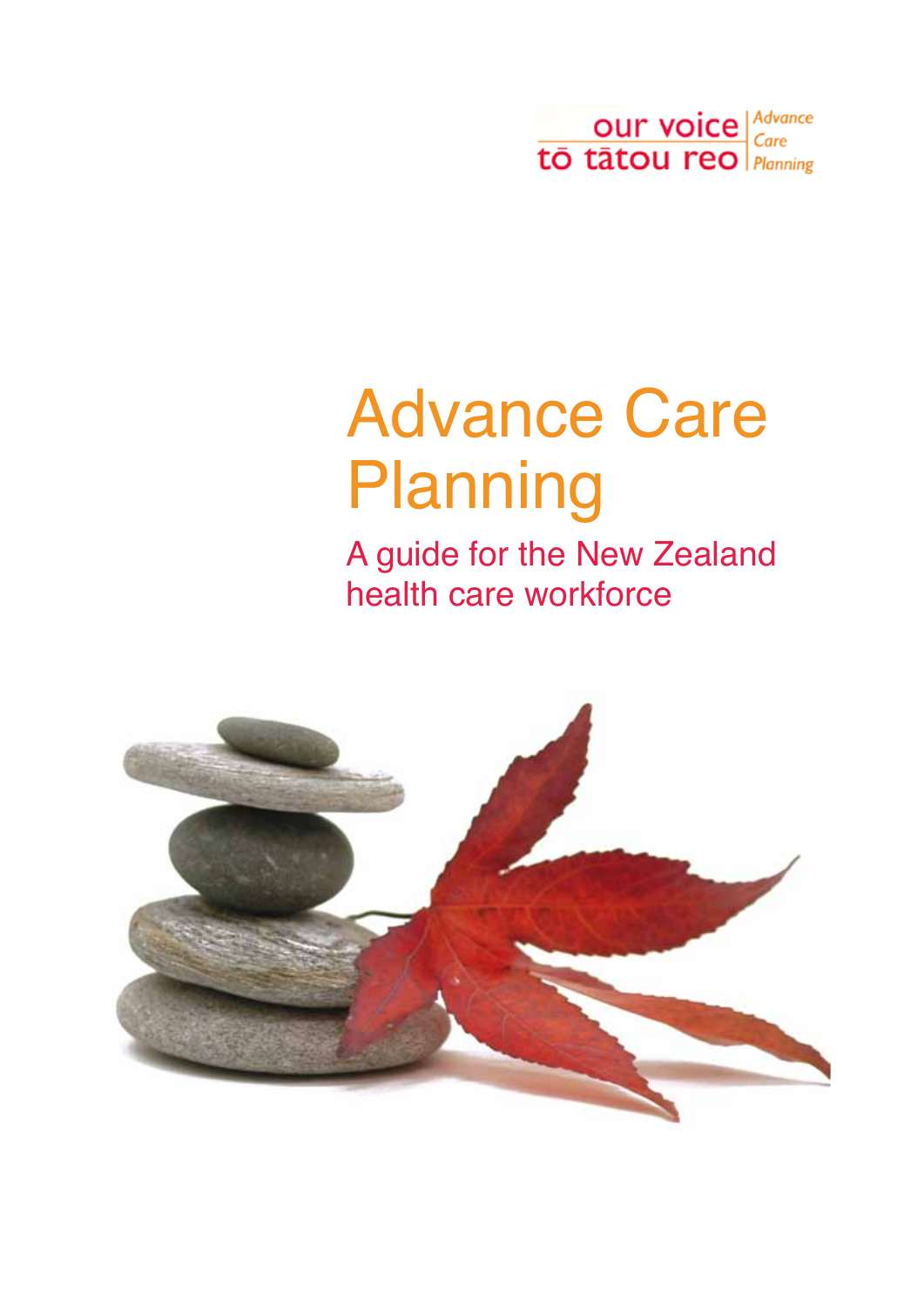<span id="page-1-0"></span>

Photos courtesy of Auckland District Health Board

Published in August 2011 by the Ministry of Health PO Box 5013, Wellington 6145, New Zealand

> ISBN 978-0-478-37326-4 (Print) ISBN 978-0-478-37332-5 (online) HP 5397

This document is available on the Ministry of Health website: www.moh.govt.nz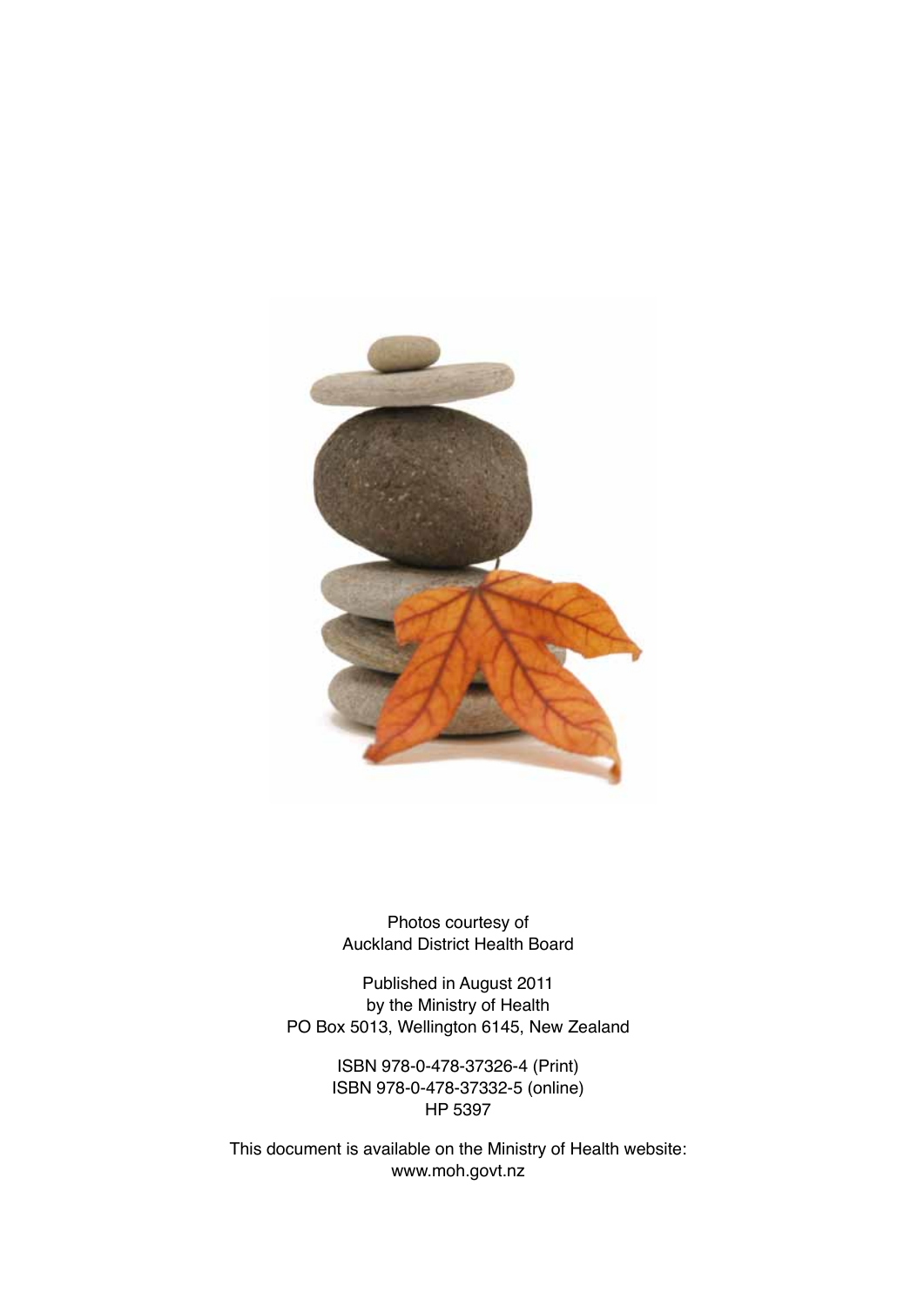### **Contents**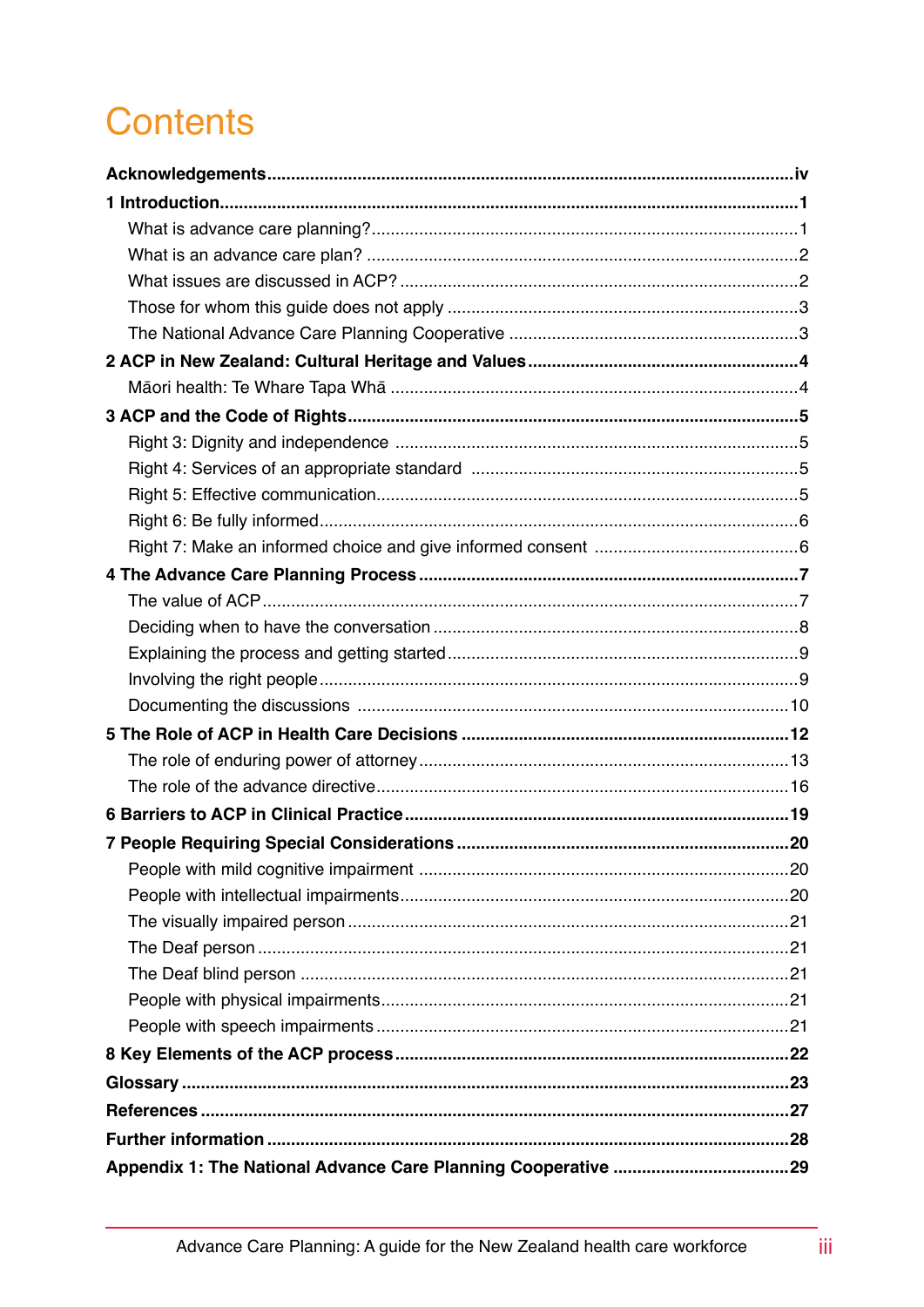### <span id="page-3-0"></span>Acknowledgements

This document was developed by an expert advisory group from the National Advance Care Planning Cooperative with Ministry of Health support. In particular, acknowledge the considerable work of:

- Dr Kate Grundy, Palliative Medicine Physician and Clinical Director, Christchurch Hospital
- Dr MaryLeigh Moore, Senior Lecturer, Medical Law and Ethics, University of Otago, **Christchurch**
- Leigh Manson, Advance Care Planning Project Manager, Auckland City Hospital.

Further expertise and input were received from the New Zealand National Advance Care Planning Cooperative (see Appendix 1) and Jill Waldron, consumer representative.

The United Kingdom's National Health Service (NHS) publication, Advance Care Planning: A guide for health and social care staff (NHS 2008) was used to initially model this document. In this regard, acknowledgements are also due to Claire Henry (National Programme Director for the NHS National End of Life Care Programme), Sheila Joseph (Programme Manager for the NHS National End of Life Care Programme) and Les Storey (National Lead for Preferred Priorities for Care, NHS) and Hospice New Zealand for the expert advice they provided during the initial development of this document.

The document was developed in conjunction with a broad range of stakeholders. Comment and input were sought from a variety of health care professionals, service providers, the Office of the Health and Disability Commissioner, ethics organisations/committees and government departments.

The document is endorsed by the National Advance Care Planning Cooperative, the Ministry of Health's Palliative Care Advisory Group and the Palliative Care Council of New Zealand. The document is also endorsed by Age Concern New Zealand and Grey Power New Zealamd.

#### The National Advance Care Planning Cooperative

The effective development and deployment of ACP services in New Zealand will require a national effort to ensure that services best meet the needs of all people living in New Zealand. The National Advance Care Planning Cooperative was formed in June 2010 by clinicians and health care providers across New Zealand to facilitate this effort.

The information in this document reflects the New Zealand Code of Health and Disability Services Consumers' Rights, which is accessible online at http://www.hdc.org.nz/the-act--code/the-code-of-rights and http://www.hdc.org.nz/the-act--code/the-code-of-rights/the-code-(full)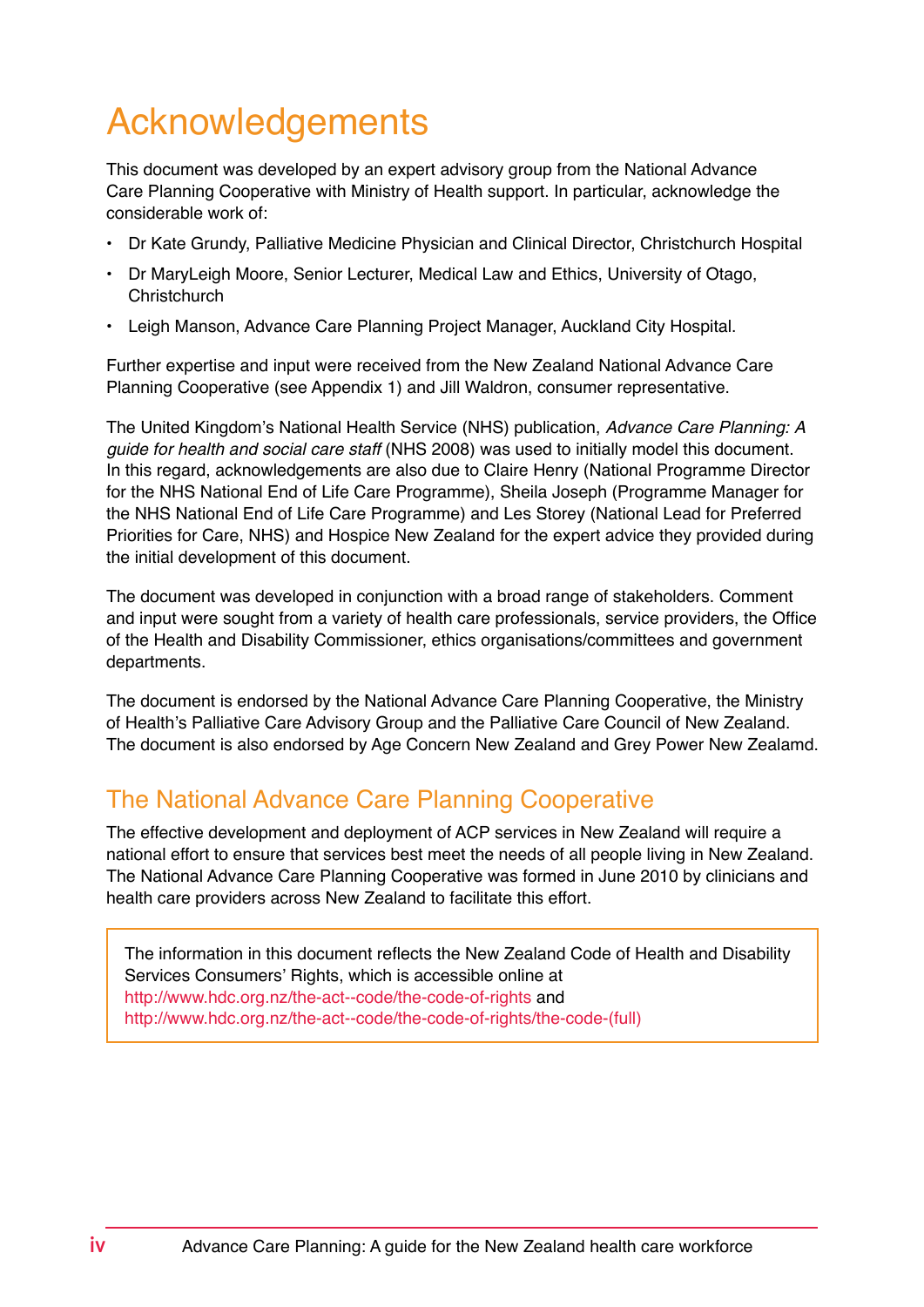## **1 Introduction**

Advance Care Planning (ACP) is a concept that was introduced internationally in the late 1980s but has only gained momentum in New Zealand in recent years. ACP assists in the provision of quality health care and treatment and is becoming increasingly important, particularly with the growing range of medical treatment options available and the enhanced recognition of the importance of patient involvement in medical decisions. However, the terminology surrounding the concept of ACP can be confusing for both health care professionals and the public.

This document, Advance Care Planning: A guide for the New Zealand health care workforce, was prepared in response to an increasing sector focus on the need for clear and accurate information and guidance regarding ACP in the New Zealand context. The intended audience encompasses providers, funders and planners in all areas of health care. The document is not aimed at the general public. The document provides standardised information about ACP principles and legislation in New Zealand and aims to promote consistency in practice. It will assist in the development of local policies, guidelines and education and training programmes in ACP. Well-implemented ACP policies and pathways will ensure that the treatment and care of each individual are aligned with their personal preferences, values and beliefs. It is also acknowledged that greater use of ACP will assist the community to recognise the limits of modern medicine and the roles that palliative care and ACP have in promoting quality care at the end of life through symptom management, social support, community participation, health and death education, and reducing harm (Kellehear 1999).

A resource aimed specifically at consumers (both patients and their families/whanau) is being produced to complement this document. It will be accessible on the Ministry of Health website by the end of 2011.

#### What is advance care planning?

Advance care planning is a process of discussion and shared planning for future health care. It is focused on the individual and involves both the person and the health care professionals responsible for their care. It may also involve the person's family/whanau and/or carers if that is the person's wish. The planning process assists the individual to identify their personal beliefs and values and incorporate them into plans for their future health care. ACP provides individuals with the opportunity to develop and express their preferences for care informed not only by their personal beliefs and values but also by an understanding of their current and anticipated future health status and the treatment and care options available.

The ACP process may result in the person choosing to write an advance care plan (see below) and/or an advance directive and/or to appoint an enduring power of attorney (EPA). If a person is identified as having strong views or preferences about medical treatments and procedures, they should be advised to consider completing an advance directive. The value of the ACP process, however, lies not solely in these outcomes but in the conversations and the shared understanding that eventuate.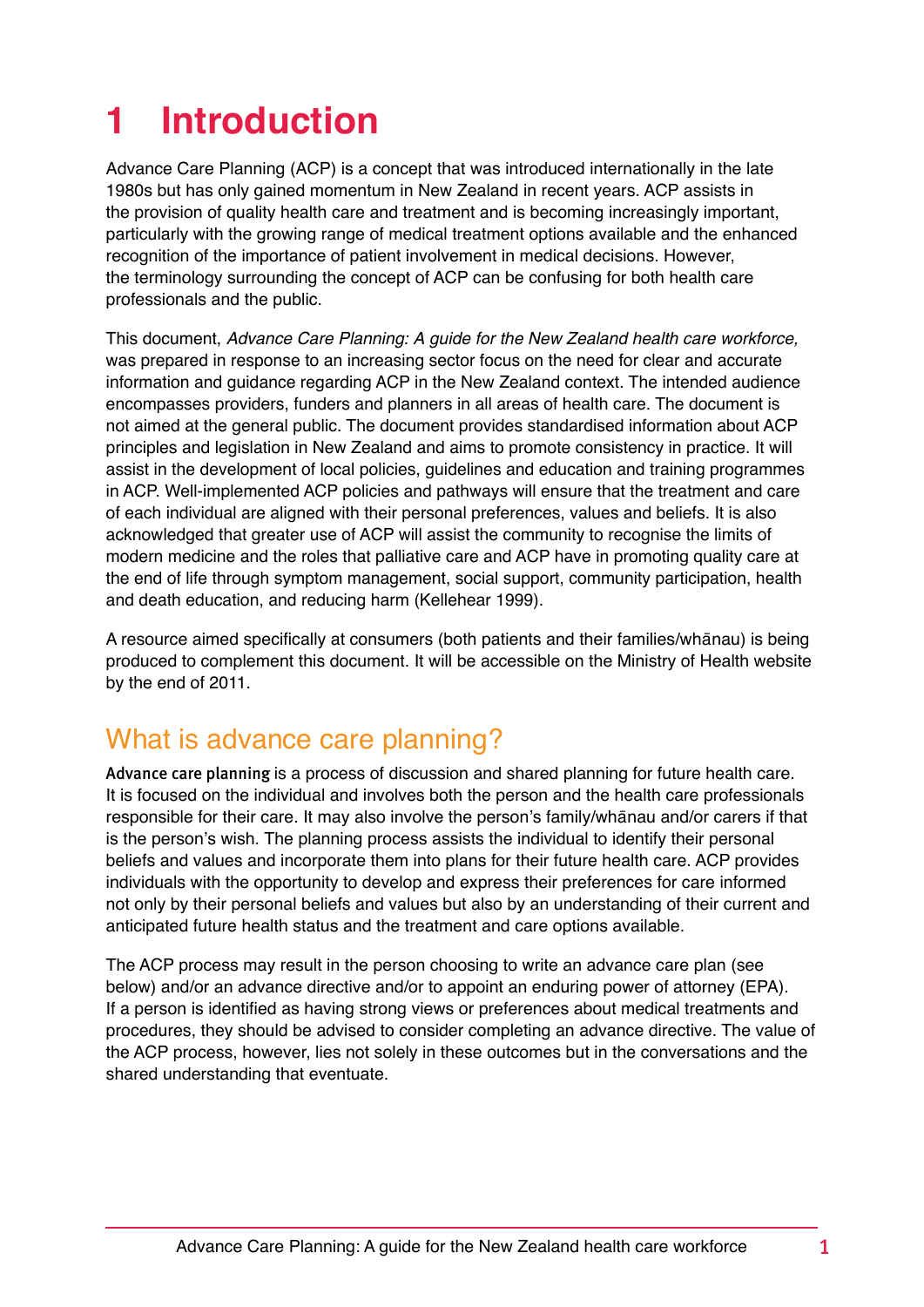#### What is an advance care plan?

An advance care plan is the desired outcome of the ACP process (see previous page). Ideally, it is documented rather than verbal and while this might be done on a form designed specifically for that purpose, it can be in any format. It should be accessible to current and future health care providers and to family/whanau members according to the person's wishes. An advance care plan is an articulation of wishes, preferences, values and goals relevant to all current and future care.

An advance care plan is not intended to be used only to direct future medical treatments and procedures when the person loses capacity to make their own decisions (becomes incompetent). It can and should, however, be used to inform decision-making in this situation along with other measures such as discussions with the individual's EPA (where one has been appointed) and with family/whanau.

An advance care plan may itself be regarded as an advance directive and should be consistent with and considered in conjunction with any other advance directive that exists. It should be written in the knowledge that it could have legal authority. Patients should be reassured that their advance care plan will be referred to in future if they are unable to speak for themselves. Advance care plans need to be regularly reviewed and updated as and when situations change.

#### What issues are discussed in ACP?

The process of ACP is a reflection of society's desire to respect personal autonomy while also holding to the traditional medical values of beneficence (the moral obligation to act for the benefit of others) and non-maleficence (the obligation not to inflict harm on others) (Beauchamp and Childress 2001). The ACP process should empower an individual to make informed decisions about their future care. The content of any discussion should be determined by the individual concerned, and, if they do not wish to engage in ACP or conversations about their future care, this preference should be respected.

ACP discussions cover the:

- • person's understanding of their illness and prognosis
- types of care and/or treatments that may be beneficial in the future and their potential availability
- • person's preferences for future care and/or treatments
- person's concerns, fears, wishes, goals, values and beliefs
- person's preferred place of care (and how this may affect the treatment options available)
- family/whānau members or others that they would like to be involved in decisions about their care (this may include the appointing of an EPA)
- • person's views and understanding about interventions that may be considered or undertaken in an emergency (such as cardiopulmonary resuscitation)
- person's needs for religious, spiritual or other personal support.

On occasions, the ACP process of discussion and planning will clarify that the patient has very specific preferences for their future treatment. These can be communicated in the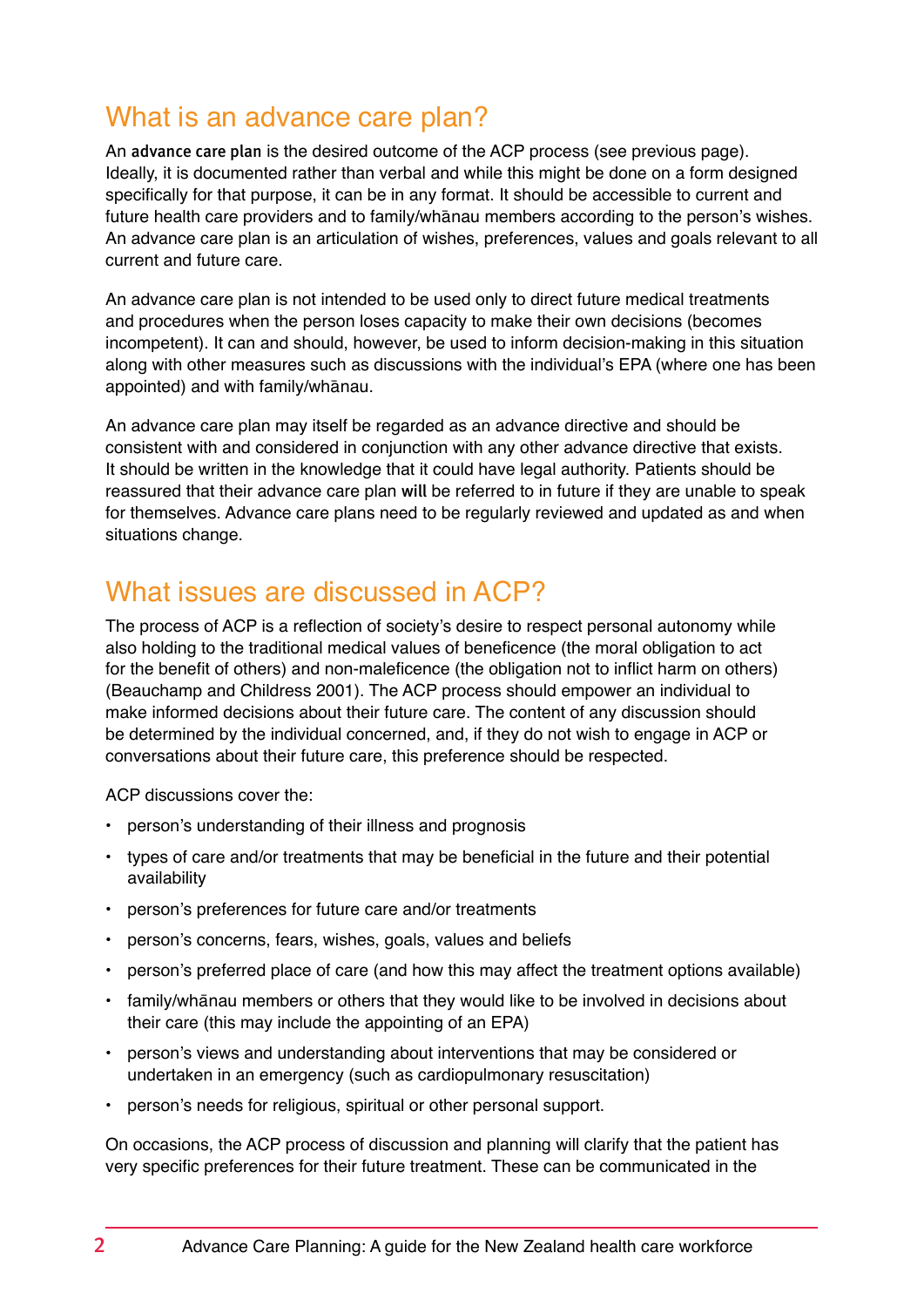advance care plan and/or in an advance directive. An advance directive is a written or oral directive/instruction that enables a person to make choices about possible future health care treatment/s and becomes effective only when the person loses the capacity to make those choices themselves. ACP discussions may also result in a decision to appoint an EPA. Both of these options are covered in detail in Section 6. Any decision to participate in the ACP process and/or use advance care plans and advance directives is entirely voluntary.

It is recommended that ACP discussions be documented, regularly reviewed and, with the patient's agreement, communicated to key people involved in their care.

### Those for whom this guide does not apply

#### People with advanced cognitive impairment including dementia

ACP relies on the patient being competent to share in the planning process and so needs to be considered early in the care of any person for whom the diagnosis of dementia is suspected. A person with advanced dementia will be unable to participate in ACP as outlined in this guide and in this situation, alternative decision-making approaches have to be applied.

Further work is required to develop comprehensive guidelines for ACP in caring for people with dementia. Further resources can be found at the Alzheimers New Zealand website http://www.alzheimers.org.nz/assets/The-Dementia-Booklet.pdf

#### Children and young people

This guide is not intended for ACP for children and young people.

The Starship Children's Hospital in Auckland offers a specialised range of children's services through a multidisciplinary, family-centred approach provided by paediatric-trained workers.

Further information about ACP for children and young people can be obtained from Starship's Palliative Care Team website http://www.starship.org.nz/palliative-care-team

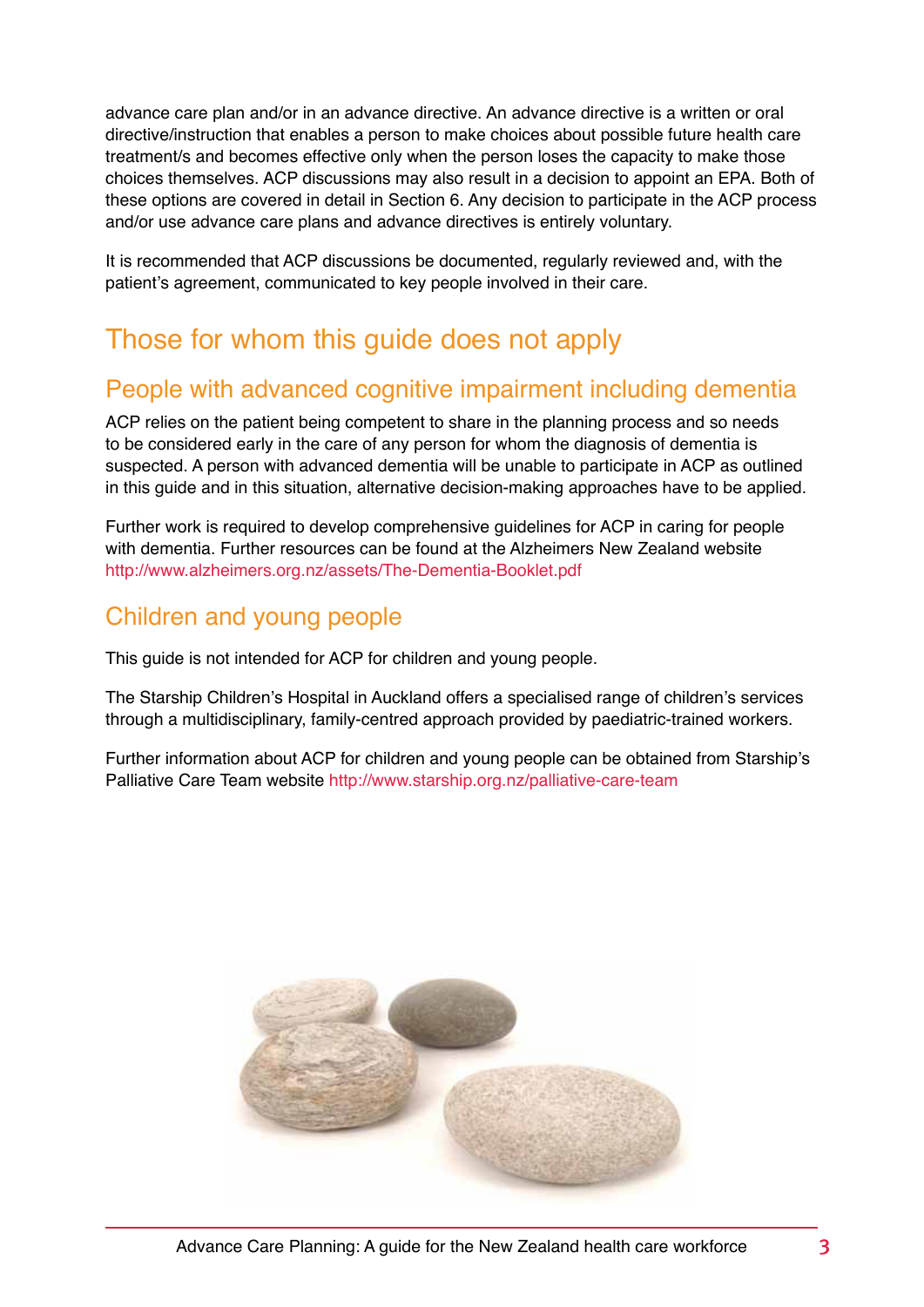### <span id="page-7-0"></span>**2 ACP in New Zealand: Cultural Heritage and Values**

New Zealand has its own unique culture and legislation that differentiates ACP policy and practices from those of its international partners in health care. This means that recent frameworks published in countries such as the United Kingdom, Canada and Australia, although excellent resources, cannot be adopted in their totality and used safely in New Zealand.

New Zealand is a multicultural society, and ACP, like all areas of health care, needs to be sufficiently flexible to be culturally appropriate for all individuals in our society. There are differing cultural practices around dying and death that also need to be acknowledged and respected in ACP practices. Health care professionals must be sensitive to different cultural perspectives on how decisions are made and by whom, because there are differing views of autonomy, beliefs and values and how these elements are respected.

Fundamental to all health approaches in New Zealand is the firm commitment to the cultural considerations of our heritage and to honouring Te Tiriti o Waitangi. The concept and practice of ACP, in its purpose and intent of empowering an individual and their family/whanau to participate in their own health care, are closely aligned within Te Whare Tapa Wha (the Maori health model described below) and the Whanau Ora strategy to promote a model of care that builds upon Māori values, aspirations and intent.

#### Māori health: Te Whare Tapa Wha¯

With its strong foundations and four equal sides, the symbol of the wharenui illustrates the four dimensions of Māori wellbeing. Should one of the four dimensions be missing or in some way damaged, a person or a collective may become 'unbalanced' and subsequently unwell.

For many Māori, modern health services fail to recognise taha wairua (the spiritual dimension). In a traditional Māori approach, the inclusion of the wairua, the role of the whanau (family) and the balance of the hinengaro (mind) are as important as the physical manifestations of illness.



Further, Whanau Ora is a model developed by Maori to achieve equitable health and improve broader development outcomes. The model is premised upon Māori values, aspirations and intent. However, this effective model can improve the health and wellbeing of other populations as well, especially high-need population groups.

Additionally, the concept of ACP aligns with the Pacific health model of care that supports Pacific peoples who are receiving care in the community and 'by Pacific for Pacific'.

Further resources need to be developed with health service providers with the aim of aligning ACP principles and practices within specific cultural frameworks and models for health care.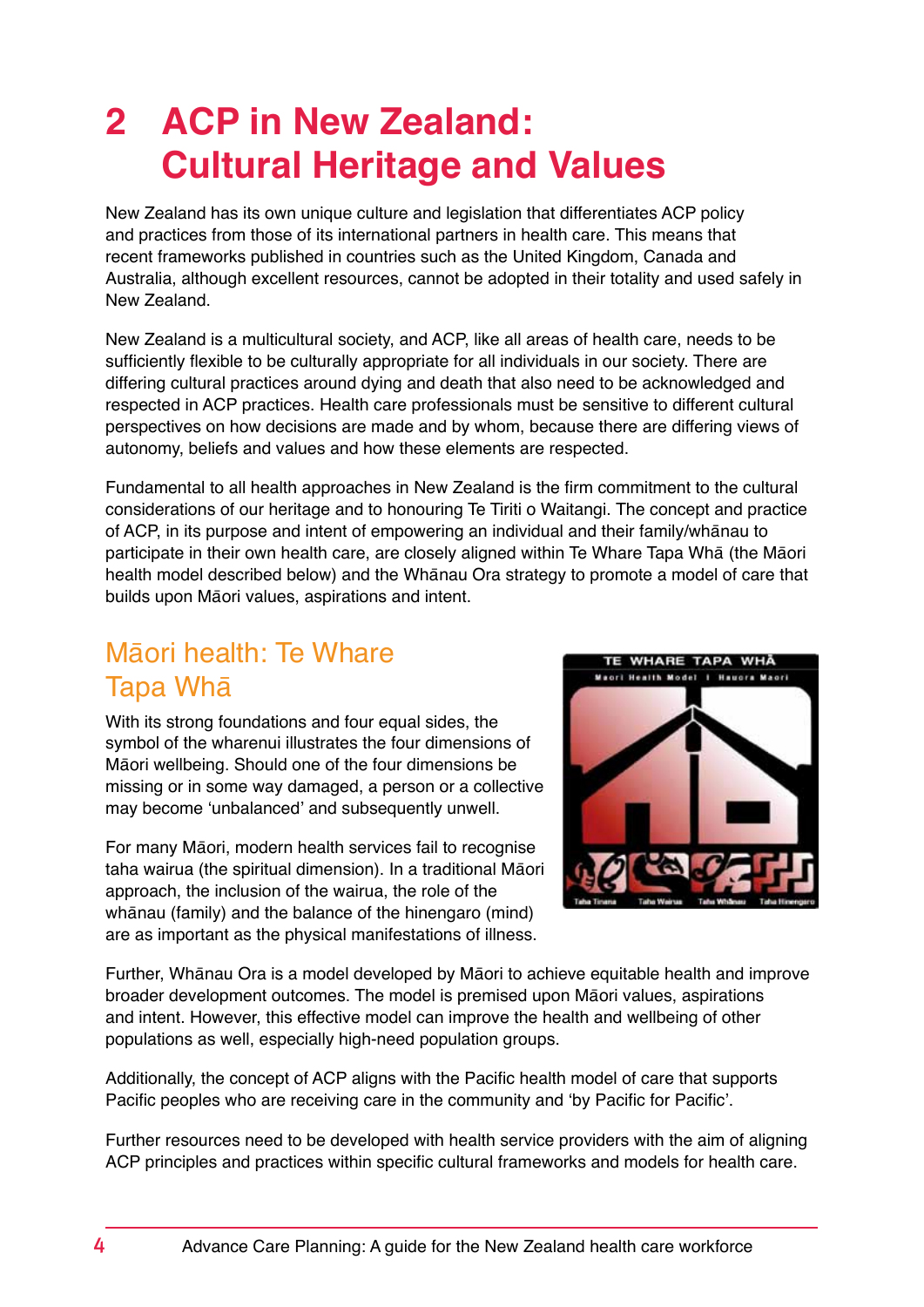### <span id="page-8-0"></span>**3 ACP and the Code of Rights**

The medico-legal framework in New Zealand includes features that are different to other jurisdictions and that are relevant to the implementation of ACP. The Code of Health and Disability Consumers' Rights (the Code) promotes patient choice and autonomy in planning and receiving health care. ACP is consistent with this approach and facilitates clinical decisionmaking and the provision of health care services that respect the rights and preferences of individuals.

Five of the rights within the Code are particularly relevant and applicable to ACP. These are the rights to:

- dignity and independence (Right 3)
- services of an appropriate standard (Right 4)
- effective communication (Right 5)
- be fully informed (Right 6)
- make an informed choice and give informed consent (Right 7).

#### Right 3: Dignity and independence

'Every consumer has the right to have services provided in a manner that respects the dignity and independence of the individual.'

#### Right 4: Services of an appropriate standard

'Every consumer has the right to have services provided in a manner that minimises the potential harm to, and optimises the quality of life of, that consumer.'

The phrase 'optimises the quality of life' is defined in the Code as meaning to take a holistic view of the needs of the patient to achieve the best possible outcome in the circumstances. By taking account of the person's views and values, ACP facilitates the delivery of services of an appropriate standard for that person.

#### Right 5: Effective communication

'Every consumer has the right to effective communication in a form, language, and manner that enables the consumer to understand the information provided. Where necessary and reasonably practicable, this includes the right to a competent interpreter.'

The care environment should enable the patient and the health care provider to communicate openly, honestly and effectively, in a private setting with minimal distractions and the time available to have a meaningful discussion.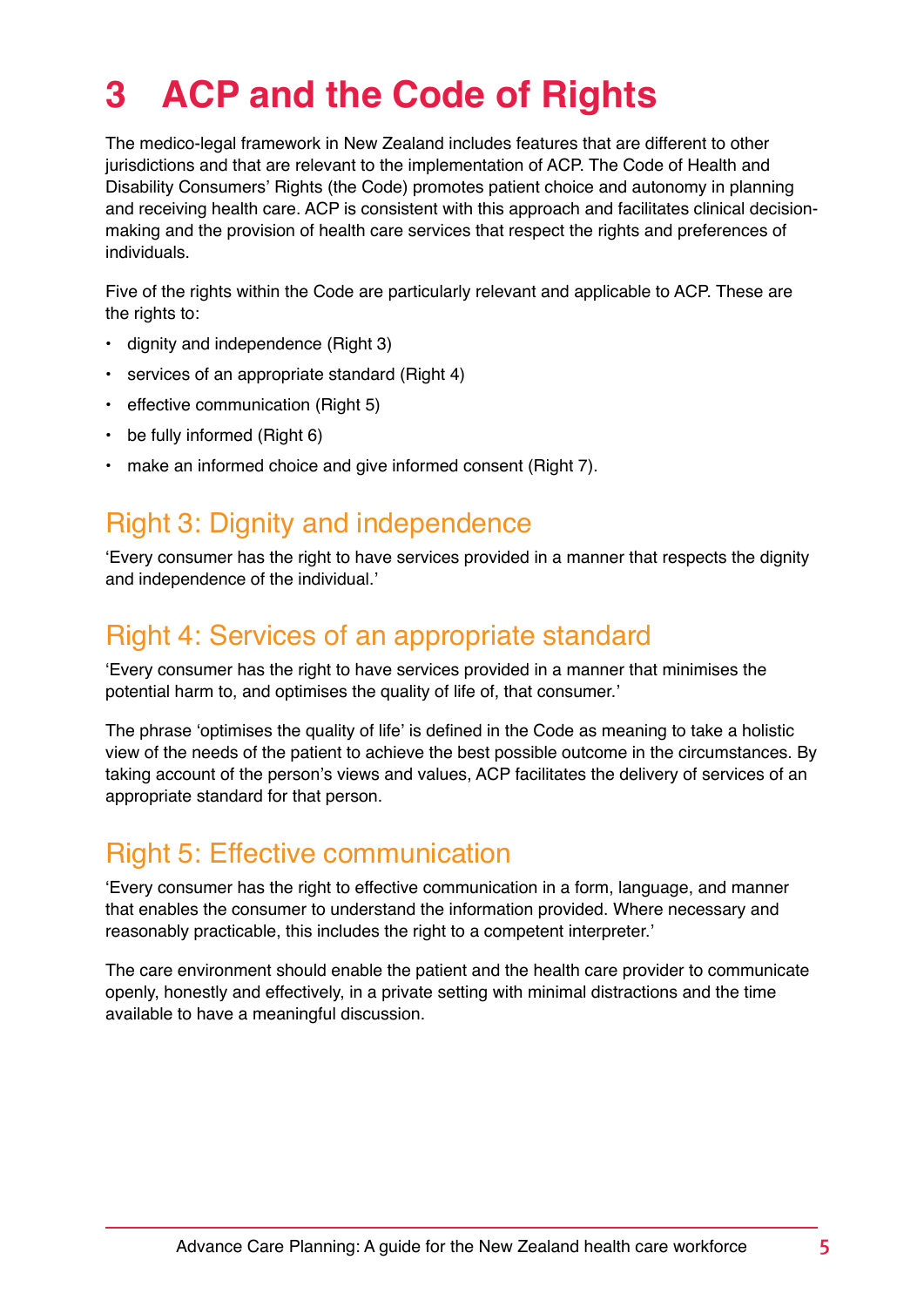#### <span id="page-9-0"></span>Right 6: Be fully informed

'Every consumer has the right to the information that a reasonable consumer, in that consumer's circumstances, would expect to receive . . .'

When making a choice about the place of care, as well as treatment procedures, the patient needs to understand the options available, including full details of any assessment of the expected risks, side effects, benefits and costs of each option.

#### Right 7: Make an informed choice and give informed consent

Right 7 of the Code is fundamental to ACP, including Right 7(4), which outlines the approach to decision-making in incompetent patients.

- Services may be provided to a consumer only if that consumer makes an informed choice and gives informed consent . . . (Right 7[1])
- Every consumer must be presumed competent to make an informed choice and give informed consent, unless there are reasonable grounds for believing that the consumer is not competent. (Right 7[2])
- Where a consumer has diminished competence, that consumer retains the right to make informed choices and give informed consent to the extent appropriate to his or her level of competence. (Right 7[3])
- Every consumer may use an advance directive in accordance with the common law. (Right 7[5])
- Every consumer has the right to refuse services and to withdraw consent to services. (Right 7[7]).

ACP requires an individual to be able to make an informed choice about their future health care. Making such a choice requires the capacity/competence to make decisions and both the Code and the Protection of Personal and Property Rights Act 1988 require a presumption of competence. This issue is discussed more fully in Section 6.

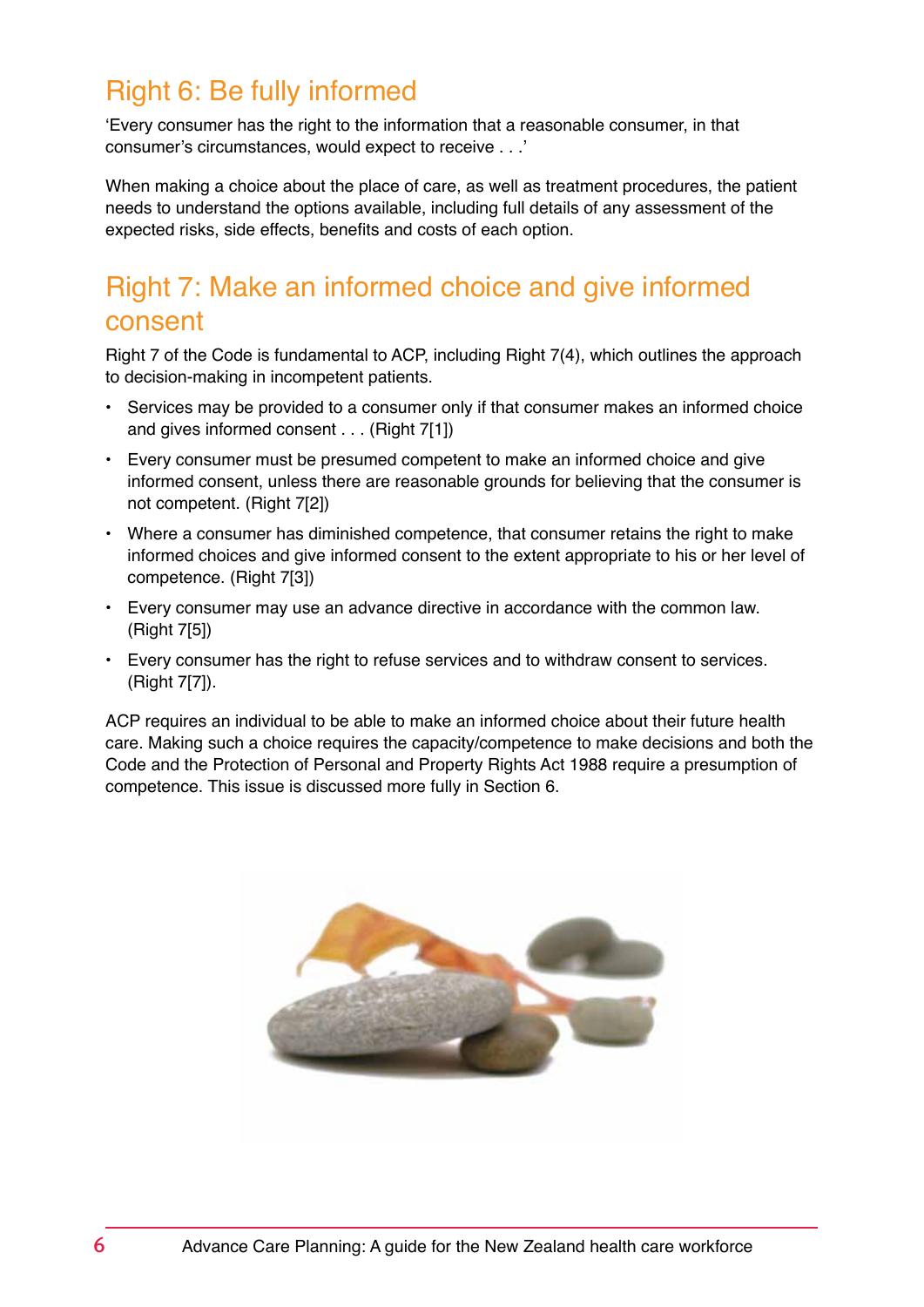### <span id="page-10-0"></span>**4 The Advance Care Planning Process**

#### The value of ACP

The introduction of ACP as a key component of health care is integral to achieving high-quality care and should be regarded as part of the role of all health care practitioners and services. There is a growing public expectation that an individual's wishes for medical treatment, including end-of-life care, will be respected, even if a progressive disease has affected their decision-making capacity.

ACP differs from more general health care planning in that it is based around an anticipated deterioration in the health of an individual. ACP includes a focus on the person's wishes and preferences for the time when they lose capacity to make decisions. It also encourages discussion around end-of-life care, a subject that is generally not considered part of routine care planning and one that can be avoided.

ACP discussions are likely to encompass rich conversations that go beyond the issue of resuscitation and may include meanings and fears around illness and dying, preferences for after death care, and spirituality (Simon et al 2008). The process can facilitate valid expressions of wishes that would not have been known without these conversations. ACP discussions should be ongoing and should not be regarded as a single consultation or viewed only in regard to the signing of legal documents.

In essence, effective ACP has the following outcomes.

It **encourages conversations** about what is important for a person, providing them with the opportunity to discuss their hopes and expectations, as well as their fears and anxieties about their future health and about death and dying. ACP allows a person with a life-limiting condition to plan in advance for appropriate care at end of life (Hudson and O'Connor 2007).

It **helps a person achieve a sense of control** as their illness progresses and death approaches. It reassures the patient that others are aware of their values, goals, priorities and expectations for the final phase of their life. Central to ACP is the opportunity, knowledge, appropriate advice and support for the person to plan their future medical care, including endof-life experience and treatment (Lyon 2007).

It **engages others**, including family/whanau and caregivers, in the ACP process to help them understand the person's wishes and to support them through the process. A greater engagement of others places those others in a better position to actively participate in decision-making when the person can no longer make decisions themselves. If a person wishes someone else to make decisions on their behalf should they lose capacity then this wish should be included in any ACP discussions and documents and consideration given to appointing that person as an enduring power of attorney (see Section 6).

It **reassures the person** that discussions and plans can change over time and in particular if circumstances change. ACP is an ongoing process that allows plans and documents to be reviewed regularly and as necessary.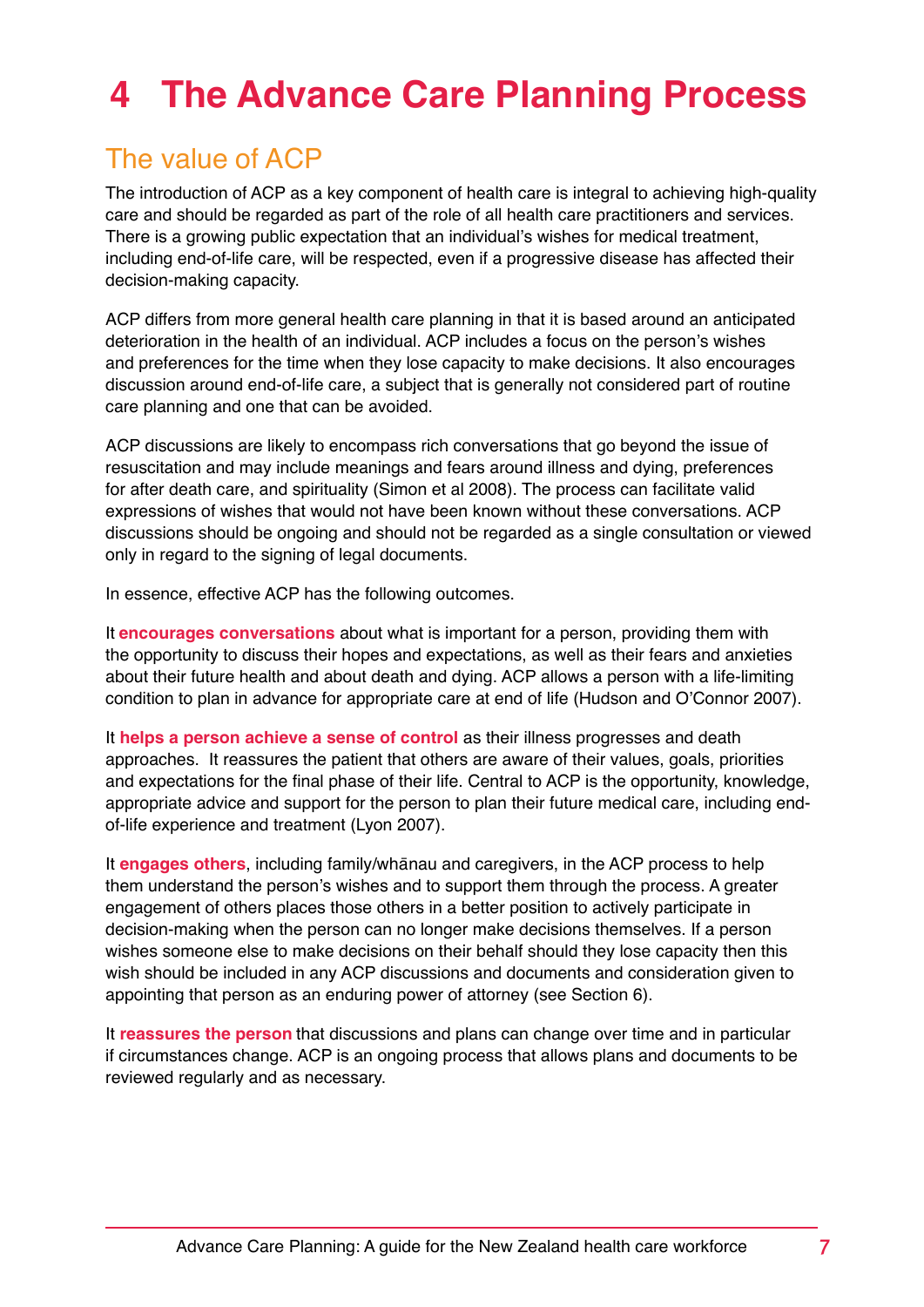#### <span id="page-11-0"></span>Deciding when to have the conversation

Ideally, all people who have an advanced life-limiting illness or condition should be given the opportunity to discuss their prognosis and end-of-life issues. However, it may be difficult to know when it is the right time to have those discussions. The health care professional may consider raising the topic of ACP if they can answer 'No' to the question, 'Would I be surprised if this patient were to die within the next 12 months?'

The patient or their family/whanau, at this vulnerable time, may trust that the health care professional has the knowledge and skill to assist them. It is important that health care professionals empower the patient and/or their family/whanau by taking positive steps to involve them in discussions and decisions.

However, ACP discussions can occur at any time, not necessarily only when a person has been diagnosed with a life-limiting illness. If a person is well, discussions are likely to focus on what they would want should they have an unanticipated sudden illness or accident. Such discussions would generally be prompted by a specific patient request but could also be recommended by health care professionals or family/whanau members who recognise that a person has care preferences that differ from the mainstream.

Other occasions when it might be appropriate to begin discussing ACP include when a:

- patient or their family/whanau/carer enquires about palliative care
- patient has been hospitalised recently for a severe progressive illness or condition or has required repeated admissions for a serious condition
- patient says they want to forego life-sustaining treatment
- patient expresses a wish to die.

Some patients will prompt the ACP discussion themselves, but many will expect health care professionals to initiate these discussions, and many patients welcome the opportunity to discuss end-of-life care in advance. However, not everyone will choose to participate in ACP.

ACP is most easily accomplished when a patient is in a stable state of health or when they have had time to adjust to a new illness. Sometimes, however, discussions have to take place when the clinical situation is unstable.

It is important for health care professionals who are intending to start an ACP discussion with a patient to be well prepared. Preparation involves reviewing all of the patient's information and setting aside sufficient time to allow the ACP conversation to develop. Ideally, they should be caring for the patient and should be able to discuss the patient's specific prognostic information in clear, simple terms. They should use an open question style of dialogue and try to avoid following a rigid, prescriptive method of interviewing. They should have communication skills that are appropriate for ACP discussions as well as knowledge of the legal framework so that any formal documentation can be completed if required. Where ACP is part of a health care professional's role, competence-based training should be available and accessed.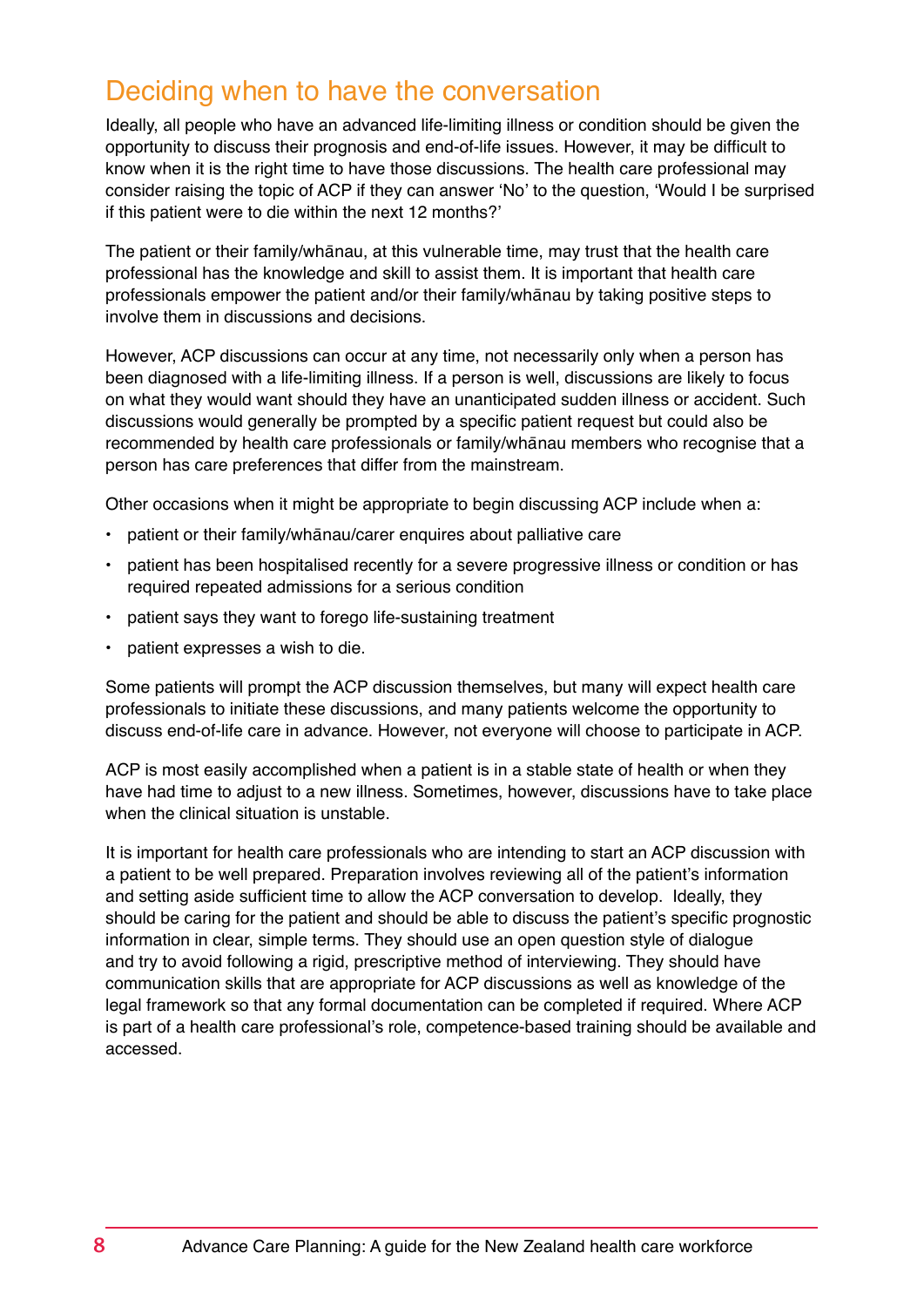#### <span id="page-12-0"></span>Explaining the process and getting started

Before ACP is introduced, it is important that the patient understands its relevance so that the conversation can be placed in context. Reaching this level of understanding may involve exploring the patient's understanding of their prognosis and general health issues. All conversations should involve simple and clear language with technical terminology avoided as much as possible. The person should be reassured that ACP is an opportunity to clarify their priorities and wishes for their future care and to plan accordingly. ACP encourages them to focus on what is important to them, to talk about the future if they wish (including death and dying) and to feel in control of their future care.

The following points may assist with this process of explanation.

- Ask the patient what they understand about their current situation and what they think might happen in future. It is useful to know what they have been told by other health care professionals and have learnt from other sources, like the Internet.
- Ask about past experiences with illness either their own or others.
- Elicit and clarify concerns, expectations and fears about the future in relation to their health care.
- Identify any gaps in their understanding by describing what ACP is and what the rationale is for having ACP conversations. They should be made aware that they are able to change their goals and preferences at any time and make changes to their document as and when they wish.
- Describe possible scenarios and/or ask them if they would like to write down in a letter how they would like such scenarios to be handled for their situation. Such a letter may be a tool for developing a formal advance directive if the patient subsequently chooses to prepare one.

Patients may need time for reflection and discussion after they have received this information. Health care professionals must be sensitive to different cultural perspectives on illness, death and dying and on how end-of-life decisions are to be made, and by whom. It is important that they do not make any assumptions about the information needs of a patient based on their cultural background; these needs should be clarified with the patient directly.

ACP conversations should take place in an environment that:

- is non-threatening
- offers privacy, quietness, space and time for reflection
- is familiar to the patient so that they feel comfortable
- is well-lit and well-ventilated
- has sufficient seating for all the participants.

#### Involving the right people

A multidisciplinary approach involving the patient's family/whanau to ACP is recommended. Such an approach involves a partnership of the primary and secondary health care professionals who are caring for an individual, including doctors, nurses, allied health care professionals and, in many instances the person's family/whanau.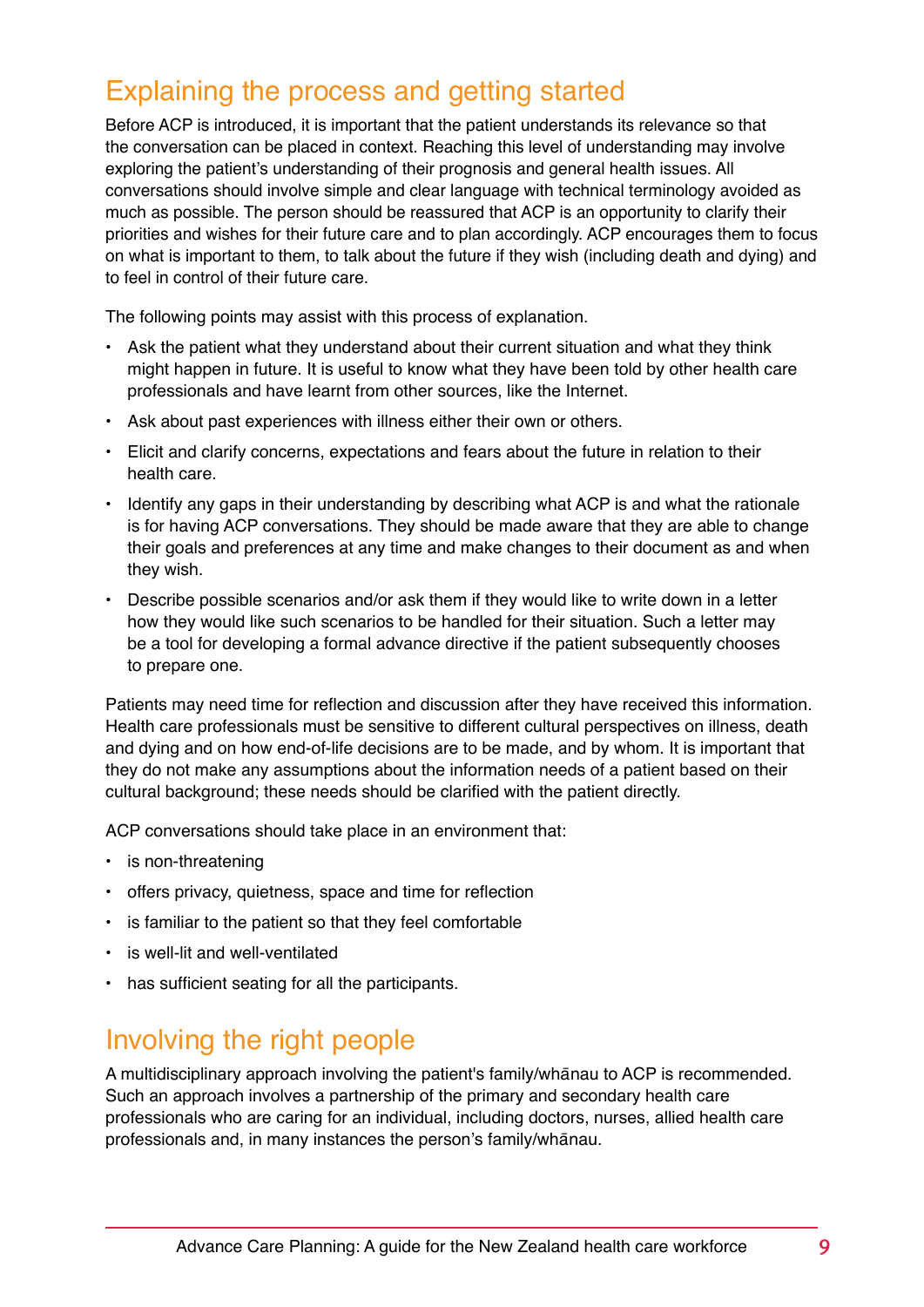<span id="page-13-0"></span>In most cultures, and for most individuals, interpersonal relationships are hugely significant and contribute to the way in which decisions are made. Individuals and their health care professionals should identify the family/whanau and significant others who the person wishes to be involved in ACP discussions. Their role may be to simply listen, taking notes or asking questions for clarification. At any time, a person may ask or defer to family/whanau or others to help make decisions.

All decisions are made within the cultural context of the individual and therefore the extent to which decision-making is shared will vary. Shared decision-making may be the cultural norm and health care professionals should acknowledge and respect such practices. It is important for family/whanau to be aware of the person's preferences as it is possible that they will be involved in decision-making should the individual lose the capacity to make their own decisions sometime in the future.

An individual who wants to plan their future care may not always want to discuss their plans with a health care or legal professional, although such discussions should be encouraged. They may simply write down or tell another person their wishes. However, plans made separately from discussions with health care professionals are likely to be less informed and might be more difficult to honour, especially if they are contested. Although ACP discussions, advance care plans and advance directives may be completed orally, there are advantages to having written documents.

#### Documenting the discussions

Ideally ACP discussions will result in an agreed plan. Individuals need to be made aware that a key factor in the success of ACP is recording and sharing the plan with appropriate others. ACP information, like all health information, cannot ordinarily be shared without the agreement of the individual concerned. However, it should be explained to the patient that the effectiveness of ACP relies on the appropriate sharing of any plan developed. Although it is possible for ACP discussions to result in oral agreements only, there are advantages to having written documents. Individuals should, however, still be encouraged to participate in discussions even if they initially or ultimately choose not to document a plan or are unable to make any definitive decisions.

ACP discussions should be documented in the patient's notes as having taken place. The record should include the content of the discussion and the plan developed. This level of documentation is in keeping with the obligation on health care professionals to keep full and accurate records of all discussions with patients. The actual plan can be documented on forms specifically designed for that purpose or written within the patient's records or correspondence. The patient should be provided with the opportunity to confirm the accuracy of the record and any disagreements noted. With the patient's understanding and permission, all relevant health care professionals should be made aware that ACP discussions have taken place and should have access, if required, to any plan produced.

Recording information and sharing it with primary and secondary care providers and members of multidisciplinary teams is important to maximise the benefits of ACP. There should be locally agreed policies and mechanisms for safe and secure document storage. For example, it may be decided that the patient will hold the original document, while an electronic or hard copy is also available within the patient's clincial records in both primary and secondary care settings.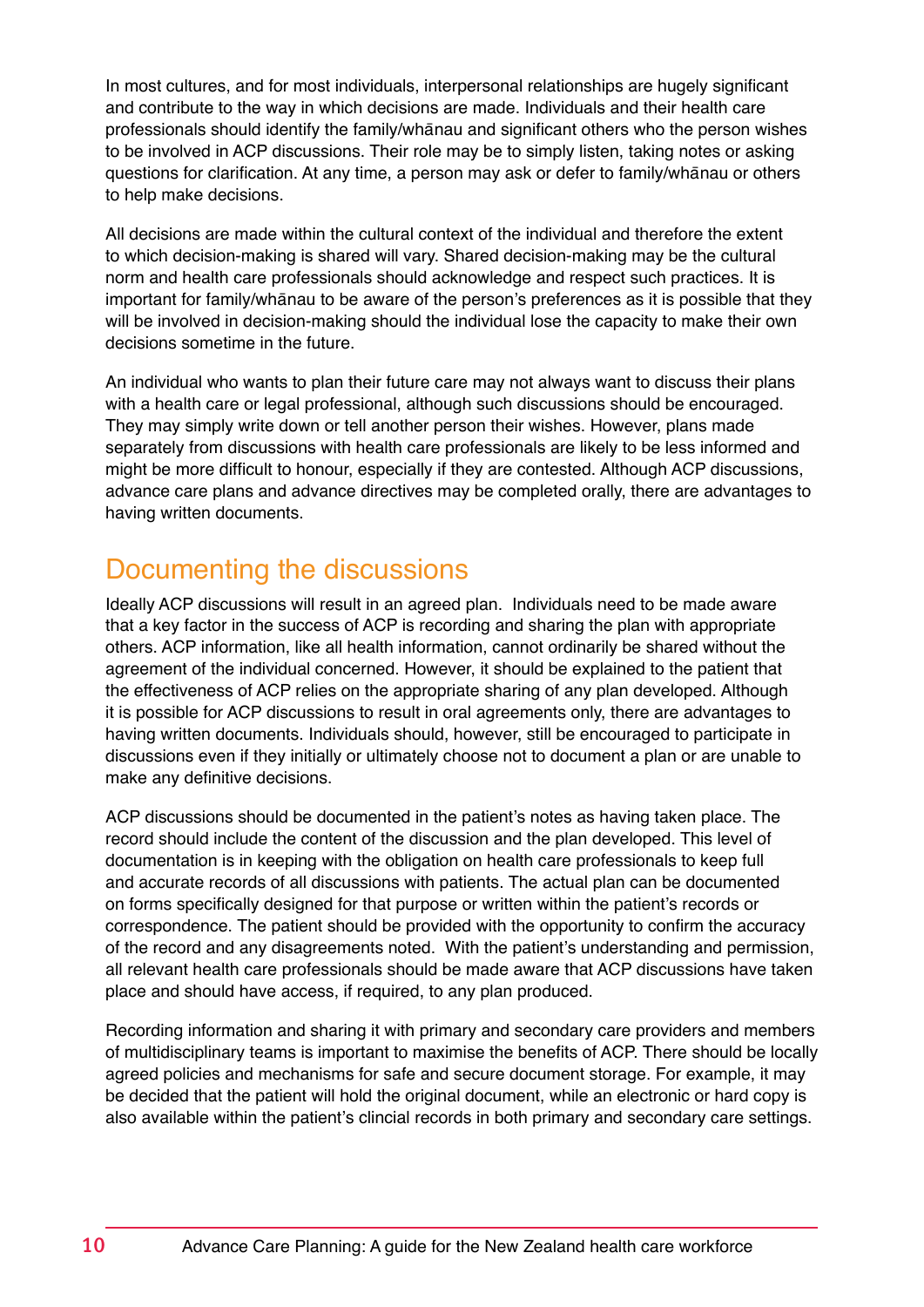There also needs to be appropriate access as required for other health care providers such as after-hours and ambulance services. These issues need to be addressed at a local level. Mechanisms developed will need to balance patient privacy with access and sharing in order to maximise the effectiveness of ACP.

Any ACP record should be subject to review and, if necessary, revision. This possibility and the reasons why it may be needed should be made clear during the ACP discussions. Review may be instigated by the individual or the health care professional, as part of a regular process, or it can be triggered by a change in circumstances. Processes that ensure review and revision also need to be developed. A record of who has copies of ACP documentation will facilitate future updating and review.

There is no requirement at this time in New Zealand to register or lodge advance care plans and advance care directives with anyone.

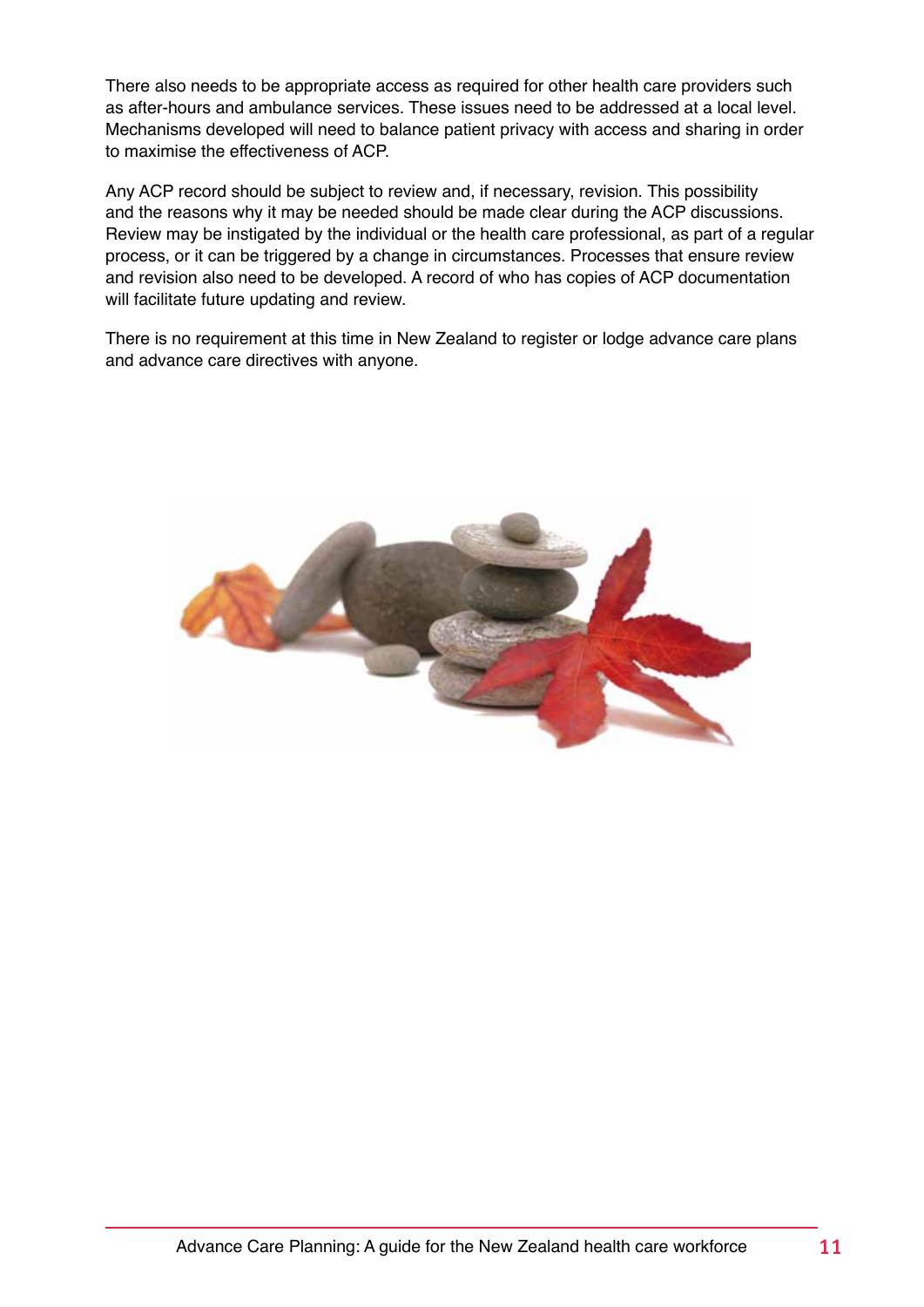### <span id="page-15-0"></span>**5 The Role of ACP in Health Care Decisions**

Ideally, the majority of health care decisions are made by patients and clinicians together, although the decision remains fundamentally the individual patient's to make, provided they are competent. Decisions made by patients should be valid – that is, based on adequate information, made by individuals who are competent to make them and made free from coercion. Where incompetence means the patient is unable to make a decision or the decision is invalid for other reasons, clinicians should follow the approach to decision-making as outlined in Right 7(4) of the Code of Health and Disability Consumers' Rights (see below). Decisions made on behalf of incompetent patients are some of the most difficult decisions health care professionals have to make.

In general terms competence refers to an individual's ability to perform a particular task at a particular point in time. In this context it relates to an individual's ability to make a decision regarding their own current or future health care – namely, their 'competence at decisionmaking' or 'decision-making capacity'. Capacity and competence can be used interchangeably although sometimes capacity is referred to as a clinical judgement or assessment and competence as a legal one.

Competence is a continuum and fluctuates. Patients should always be involved in decisions that concern them to the maximum extent possible (Code of Health and Disability Services Consumers' Rights Right 7(3) and PPPR Act 1988 18A (2) and (3)). This requires that the health care professional actively seeks the input of the patient into discussion and decisions, regardless of their competence or lack of competence.

At a minimum, decision-making capacity requires understanding and communication, reasoning and deliberation, and a set of values or concept of good (Buchanan and Brock 1989, p 23).

A more detailed list of requirements would be:

- awareness or consciousness of the need to decide or take action
- ability to communicate choices and preferences
- ability to receive, recall and comprehend relevant information
- ability to foresee likely consequences
- ability to work with or think about information in minimally rational ways
- ability to recognise the relevance of the information to their own situation
- ability to make decisions of sufficient stability to be implemented.

#### Right 7(4) states:

Where a consumer is not competent to make an informed choice and give informed consent, and no person entitled to consent on behalf of the consumer is available, the provider may provide services where –

- (a) It is in the best interests of the consumer; and
- (b) Reasonable steps have been taken to ascertain the views of the consumer; and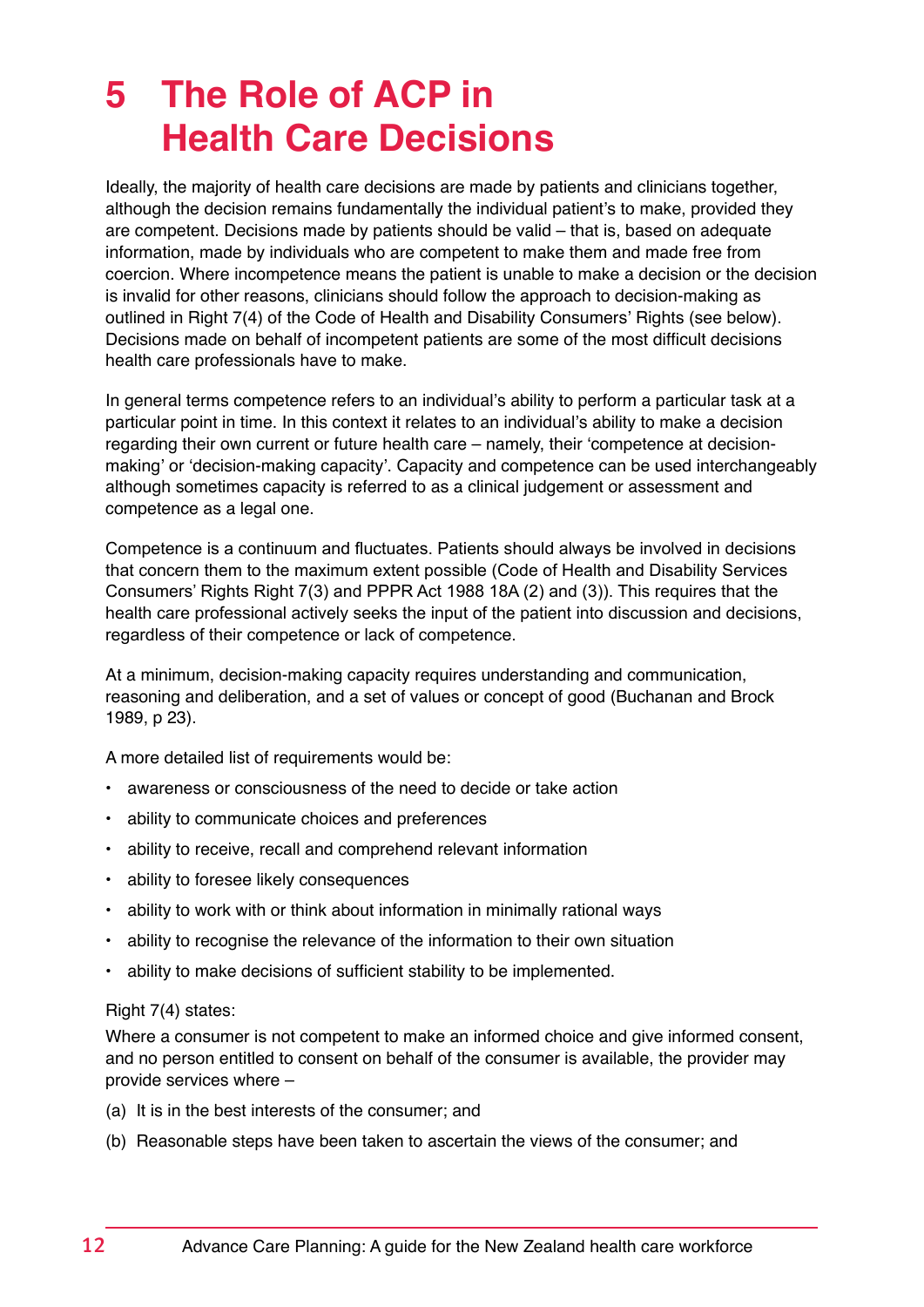- <span id="page-16-0"></span> $(c)$  Either,  $-$ 
	- (i) If the consumer's views have been ascertained, and having regard to those views, the provider believes, on reasonable grounds, that the provision of services is consistent with the informed choice the consumer would make if he or she were competent; or
	- (ii) If the consumer's views have not been ascertained, the provider takes into account the views of other suitable persons who are interested in the welfare of the consumer and available to advise the provider.

Essentially, where a patient is not competent for any reason and where time permits, the first consideration is whether or not there is another person legally entitled to give consent on behalf of the patient – that is, a legally authorised proxy or substitute decision-maker. In New Zealand a person who fits this definition will be either an individual with enduring power of attorney (EPA) or a court-appointed welfare guardian. Where such a person exists services may be provided with that person's consent. Although family members may believe they have the right to make decisions on behalf of an incompetent patient because of their relationship with that patient, they do not have this right. Therefore, in the absence of a legally authorised proxy the decision rests with clinicians. The views of family/whanau and suitable others are clearly important and should be taken into account, but these individuals do not have decisionmaking authority.

Clinicians making decisions on behalf of incompetent patients must follow the approach outlined in Right 7(4) where the primary principle is the person's best interests. They must take reasonable steps to ascertain the patient's views and, where they can establish these views, make a decision that they believe would be in keeping with the choice the patient would make if they were able. Reasonable steps to ascertain the views of the patient include enquiring about whether they had specifically expressed their wishes earlier, which clearly would include any wishes expressed during ACP discussions and in an advance care plan, or an advance directive. Where they cannot ascertain any such views, clinicians should take into account the views of suitable others but then have to make treatment decisions based at best on estimates of the patient's values and preferences. This process can place a significant burden on both clinicians' and on family members.

In summary – for incompetent patients without a legally authorised proxy decision-maker the final decision reached represents a substituted judgement made by the clinician on behalf of the patient. It should be based on a 'best interests' determination which is informed by the combination of clinical judgements, the patient's views and values where they are known, and the views of others. The clinician should believe the decision is consistent with that which the patient would have made if they were able.

#### The role of enduring power of attorney

**Enduring power of attorney** (EPA) is an authority given by a patient (known as donor, while they are competent, to another person (known as the attorney) allowing that person to act for the patient once the patient is mentally incompetent. Under the 2007 amendments to the Protection of Personal and Property Rights (PPPR) Act 1988, a medical certificate stating that the patient is mentally incapable is required before attorneys can act in respect of significant matters. A significant matter means a matter that has, or is likely to have, a significant effect on the health, wellbeing or enjoyment of life of the person. Examples are decisions about a patient permanently changing residence, entering residential care or undergoing a major medical procedure. There are EPAs for property and EPAs for personal care and welfare.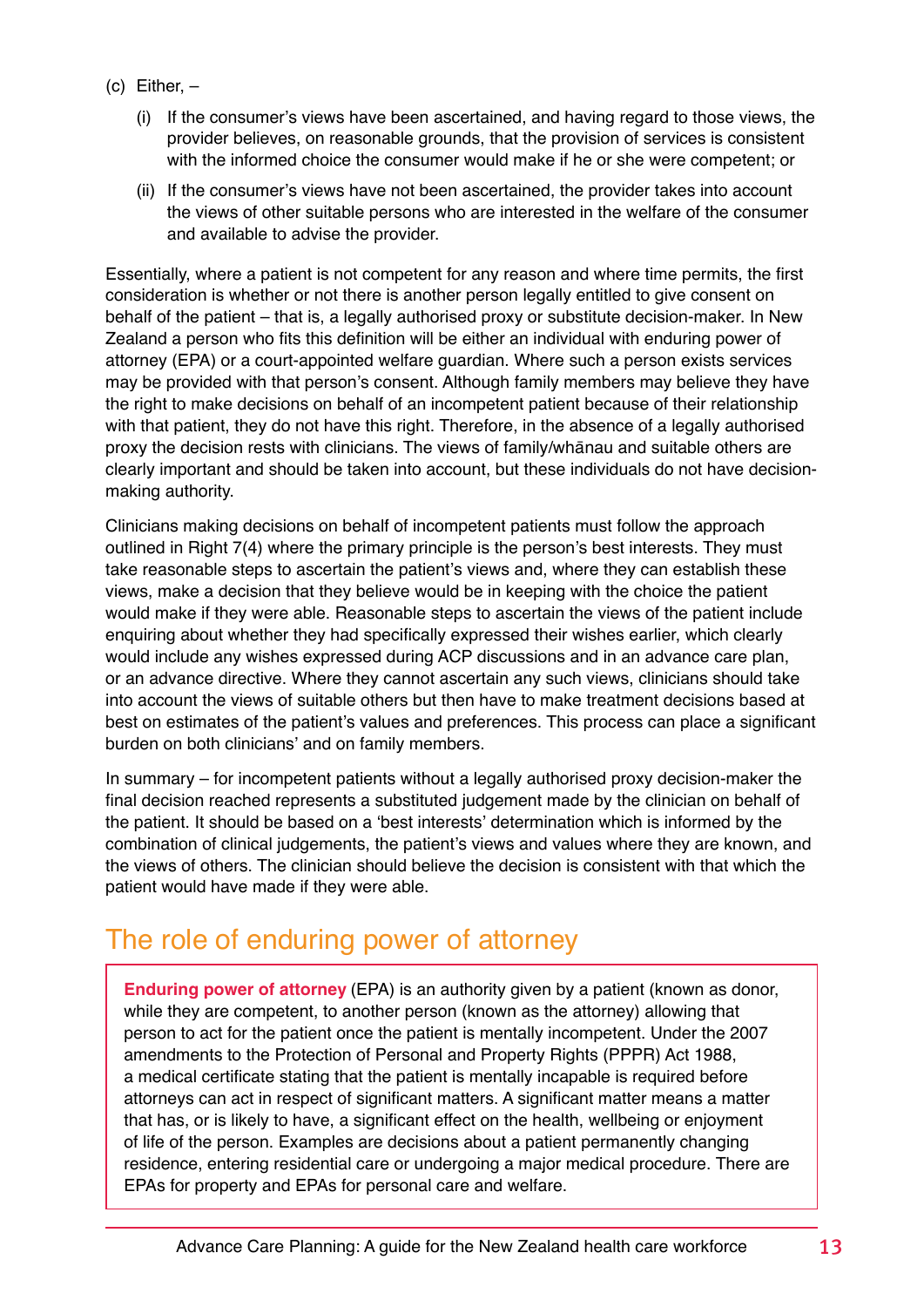There are two types of EPA.

- 1. A **personal care and welfare EPA** appoints a person as an attorney to make decisions about an individual's personal care and welfare on their behalf. Such decisions might include agreement to medical or surgical treatment or admission to residential care or choice of a residential home. Only one person can be appointed to be a personal care and welfare attorney. However, one or more successor attorneys can be appointed to act if the authority of a previous attorney lapses.
- 2. A **property EPA** appoints an attorney to manage and make decisions about a person's property. These decisions might concern investment of assets, expenditure and decisions about sale of property. A property attorney may be given the authority to manage property affairs while an individual still has capacity and to continue to act if the individual is mentally incapable, or they may be given the authority to act only once the individual loses capacity.

The same person can be both the personal care and welfare attorney and the property attorney. However, a trustee corporation cannot be a personal care and welfare attorney.

An EPA must be organised before an individual loses capacity, otherwise the power will be invalid. In order for it to be valid, it needs to be signed by both the donor and their appointed attorney, with both signatures witnessed independently. An attorney must be at least 20 years old, a New Zealand resident, not bankrupt, legally capable and not subject to a personal or property order.

#### EPA witnessing

The donor's signature agreeing to the EPA will need to be witnessed by a lawyer, a qualified legal executive or an authorised officer or employee of a trustee corporation who is independent of the attorney (or attorneys) and any successor attorneys who are appointed by the person with the EPA. The donor's attorney(s) will also need to sign the EPA, and someone other than the donor or the witness to the donor's signature must witness the attorney's signature.

The donor's witness will need to complete a certificate confirming that they have explained the effects and implications of the EPA to the donor before the donor signed it. This witness must also advise the donor of all matters set out in the notes to the EPA form, as well as other matters, such as the donor's right to suspend or revoke the EPA or the right to appoint more than one attorney or a trustee corporation in the case of a property EPA.

The certificate will need to state that the witness had no reason to suspect that the donor was mentally incapable when the donor signed the EPA and that the witness is independent of the appointed attorneys (or that one of the exceptions to independence applies). The certificate will need to be attached to the EPA.

The witness process has been introduced to prevent people from signing EPAs under pressure from or influence of their attorneys. It ensures that the people signing EPAs know what authority they are giving to their attorneys.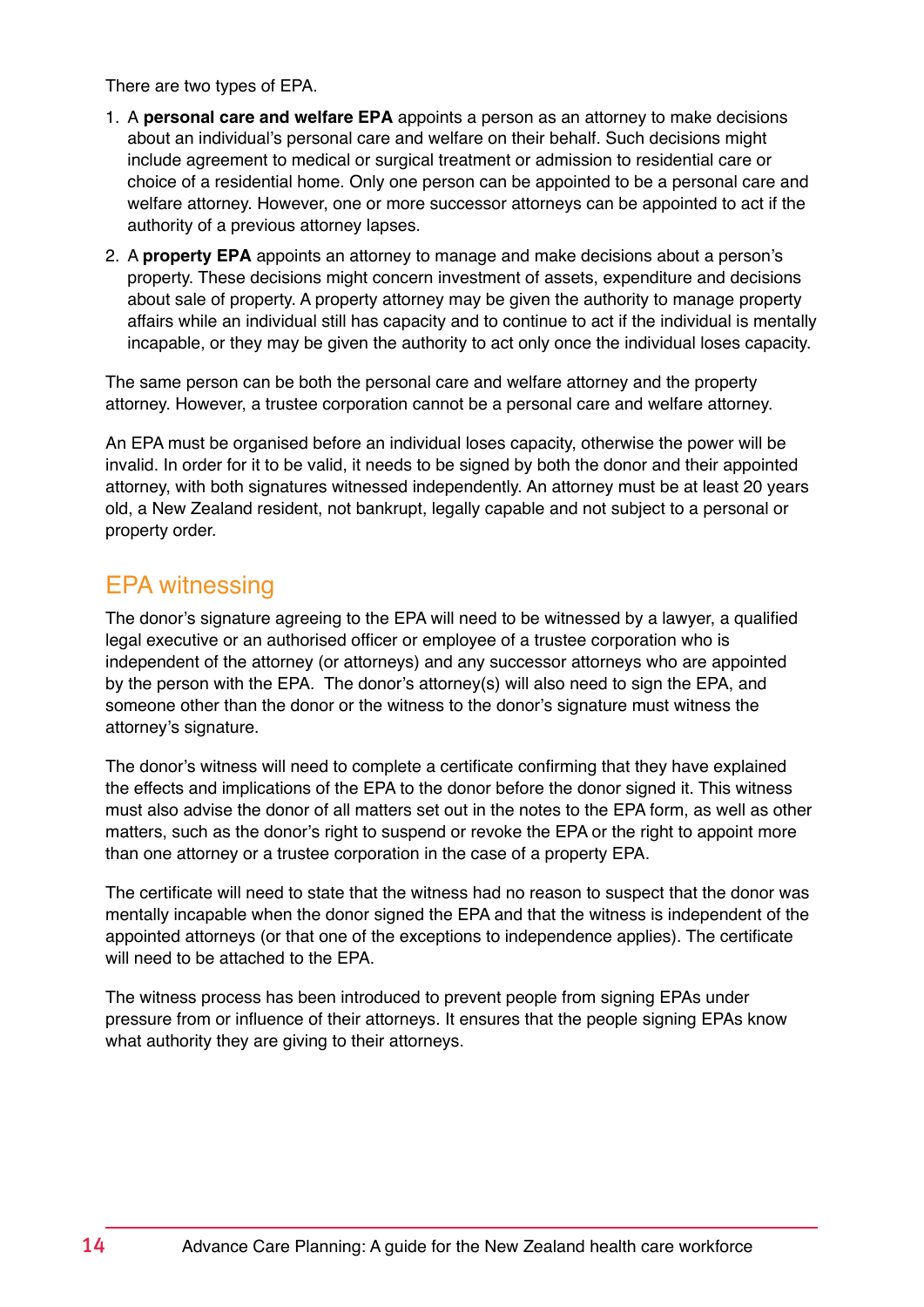#### Effecting an EPA

For an EPA for personal care and welfare to come into effect, a medical practitioner must assess a patient (the donar) as being mentally incapable of any one of the following:

- making a decision about a matter relating to his or her personal care and welfare
- understanding the nature of decisions about matters relating to his or her personal care and welfare
- foreseeing the consequences of decisions about matters relating to his or her personal care and welfare or of any failure to make such decisions.

NB: It is important to note that in some cases, the person's capacity to communicate decisions about matters relating to his or her personal care or welfare may change according to health status, for example, the unconscious patient.

In this context this means that the person:

(a) lacks the capacity—

- (i) to make a decision about a matter relating to his or her personal care and welfare; or
- (ii) to understand the nature of decisions about matters relating to his or her personal care and welfare; or
- (iii) to foresee the consequences of decisions about matters relating to his or her personal care and welfare or of any failure to make such decisions; or
- (b) lacks the capacity to communicate decisions about matters relating to his or her personal care and welfare.

#### Limits to an EPA

Although an EPA is authorised to give consent for many treatments on behalf of the incompetent patient there are some limits to this and also limits to the authority of a person with an EPA to refuse treatments. The legislation states that a person with an EPA cannot refuse consent to the administration of any standard medical treatment or procedure intended to save a person's life or to prevent serious damage to their health (sections 18(1) and 98(4) PPPR Act 1988).

If the treatment is not standard in the circumstances, it may be possible for a person with an EPA to legally refuse consent. However, this limitation means that an advance directive remains the best way for an individual to express their wish to refuse a particular treatment in the future, especially if the treatment may be considered standard and/or is potentially lifesaving.

Given the formal legal processes required in appointing an EPA there are significant costs involved. Individuals should be made aware of such costs if considering this option.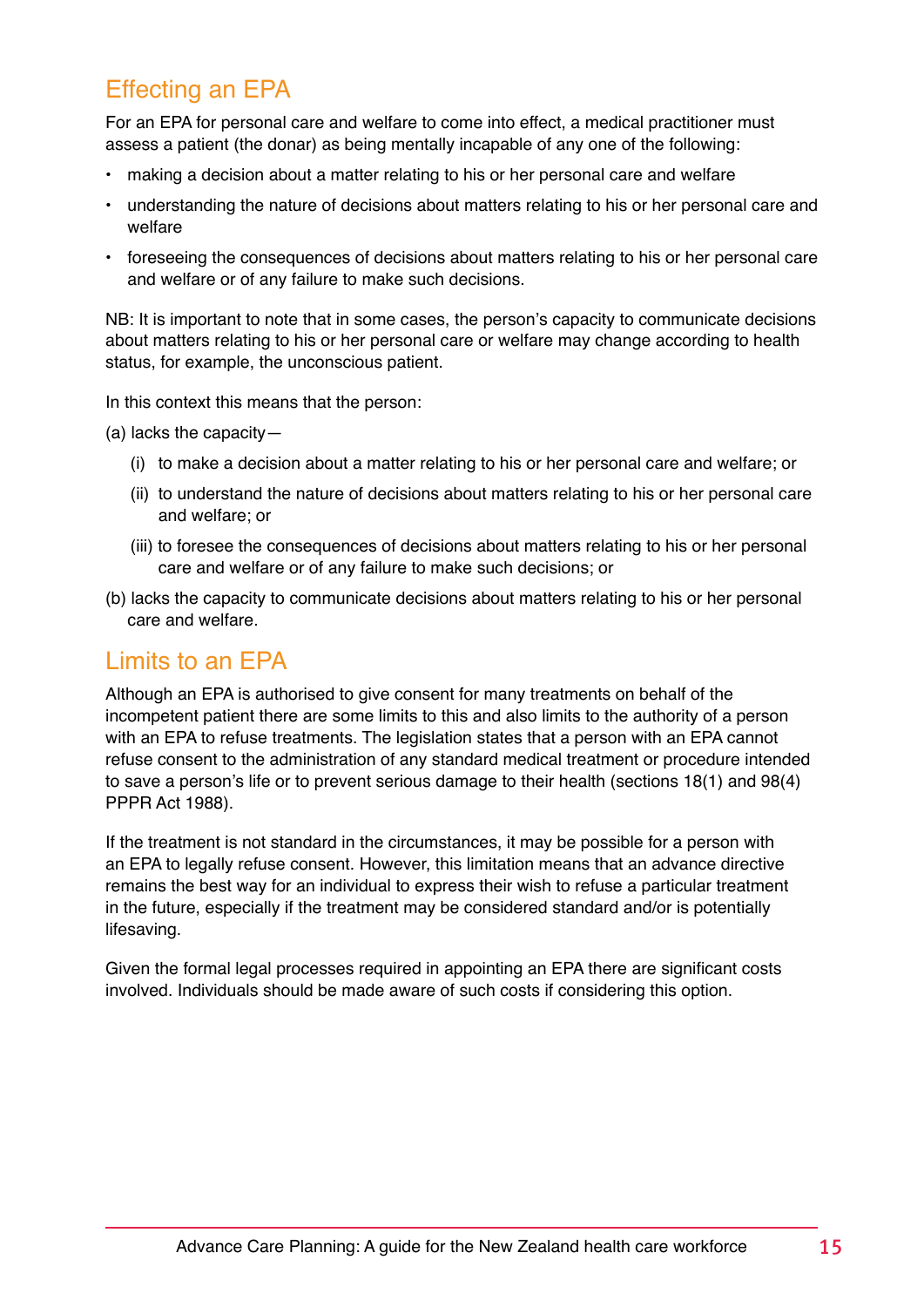<span id="page-19-0"></span>**Advance directives** are defined in the Code as written or oral directives in which a patient makes a choice about a future health care procedure, and this choice is intended to be effective only when the patient is no longer competent. For this reason, advance directives are also, though less frequently, referred to as 'living wills'.

Right 7(5) of the Code gives every individual the legal right to use an advance directive in accordance with common law and health care providers are obliged to take account of advance directives when deciding which services to provide to an incompetent patient. Individuals with an EPA are also required to have regard to any advance directive.

Advance directives and advance care plans can be modified or revoked by the individual at any time, while they are still competent.

#### The scope of advance directives

Advance directives have tended to be used as a mechanism allowing individuals to indicate refusal of or consent to a particular treatment or procedure at a future time when they have become incompetent and therefore are unable to provide current consent or refusal.

Negative advance directives (also known as anticipatory refusals) indicate a refusal of treatment and, where valid, have the same authority as a valid and current refusal of treatment. If a patient has made a valid advance directive specifying that they do not wish to receive certain treatment in certain circumstances, and those circumstances have arisen, then that treatment should not be provided, irrespective of whether health care providers consider that the treatment would be in the patient's best interest.

As discussed above, there are limits to the authority of a person with an EPA to refuse treatments, in particular to refuse any standard medical treatment or procedure intended to save life or to prevent serious damage to health (section 98(4) PPPR Act 1988). Therefore, an advance directive remains the best way for an individual to express their wish to refuse a particular treatment in the future, especially if the treatment may be considered standard and/ or is potentially lifesaving.

Advance directives indicating a positive preference for, desire to receive, or consent to receive a particular treatment do not, however, have the same legal weight as an advance directive indicating treatment refusal. A patient's desire, wish, request or expectation to receive a particular treatment does not establish a duty on the health care provider to provide it. There is no right to receive a particular treatment where the treatment is not offered or available. Where a treatment or procedure is not indicated and/or would offer no benefit the individual's wishes would not take priority over the clinical decision. Advance directives stating positive preferences may be most useful in those circumstances where there is clinical uncertainty. The individual's wishes can then be taken into account along with clinical judgements in deciding the course of action that is in the individual's best interests.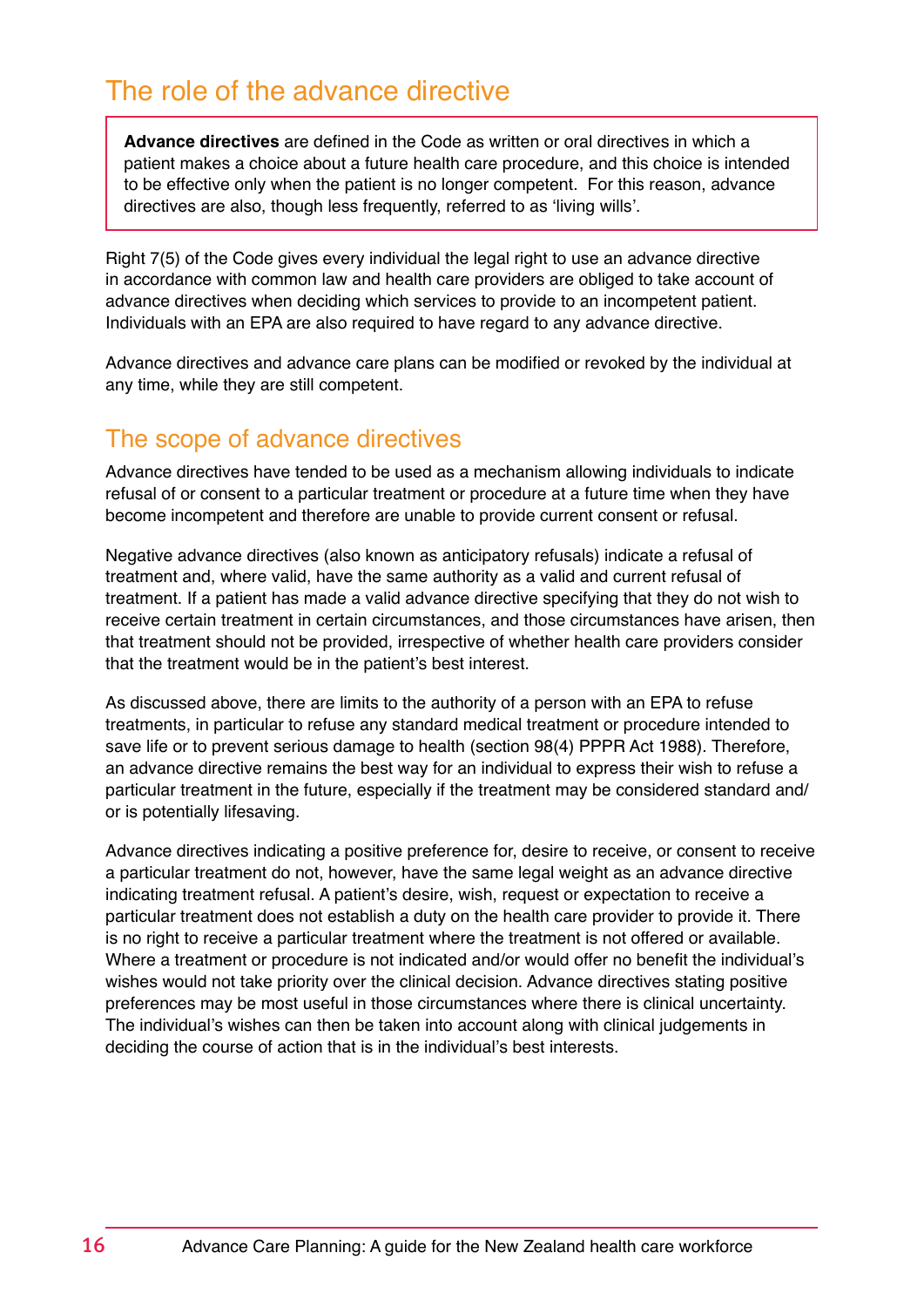An advance directive can also be used to document wishes and preferences other than refusal of or consent to particular medical treatment or procedures. For example, an individual might wish to specify:

- personal beliefs and values as informed by their cultural identity or religion and how they would impact on care and treatment decisions
- particular conditions or states that they would find unacceptable
- the existence and name of a legally authorised substitute decision-maker (a person with an EPA)
- the name of a person that the individual would choose to have represent them in discussions with clinicians about treatment options
- other non-medical aspects of care that are important to the individual during their dying phase.

#### The legal status of advance directives

The legal authority of an advance directive rests with its validity, which should be established before it is honoured or given effect. There are four legal criteria that an advance directive needs to meet, as follows.

- 1. The individual was competent to make the particular decision, when the decision was made.
- 2. The decision was made free from undue influence.
- 3. The individual intended the directive or choice to apply to the present circumstances this criterion is likely to incorporate the requirement that the individual was sufficiently informed at the time of making the advance directive.
- 4. The existence and validity of the advance directive must be clearly established.

Unless there are reasonable grounds to doubt one of these four criteria, a clinician should ordinarily give effect to an advance directive and should not provide services that would contradict it. For positive treatment preferences the advance directive should be considered but it cannot require the clinician to provide treatment or services the patient, if competent, could not choose or expect to receive.

Effective ACP does not necessarily require a patient to complete a written advance directive. The reflective discussions and open communication of ACP will help health care professionals and family/whanau prepare for and make decisions that respect the individual and their preferences at a time when they can no longer speak for themselves. The patient may have chosen to verbally communicate specific wishes or appoint an EPA and these actions can be extremely helpful to later decision-making.

There is no doubt, however, that a documented advance directive or advance care plan arising from a well-informed discussion involving both the individual and the health care professional(s) is more likely to meet the criteria for validity than an unrecorded oral directive or plan, or an advance directive drafted either by the individual on their own or as a legal document in isolation from health care professionals.

In the New Zealand context it is likely but as yet legally untested that a written advance care plan would constitute an advance directive for legal purposes. If there is uncertainty about the validity of an advance directive or the applicability of an advance care plan, then the health care provider concerned should discuss the case with colleagues and/or seek legal advice.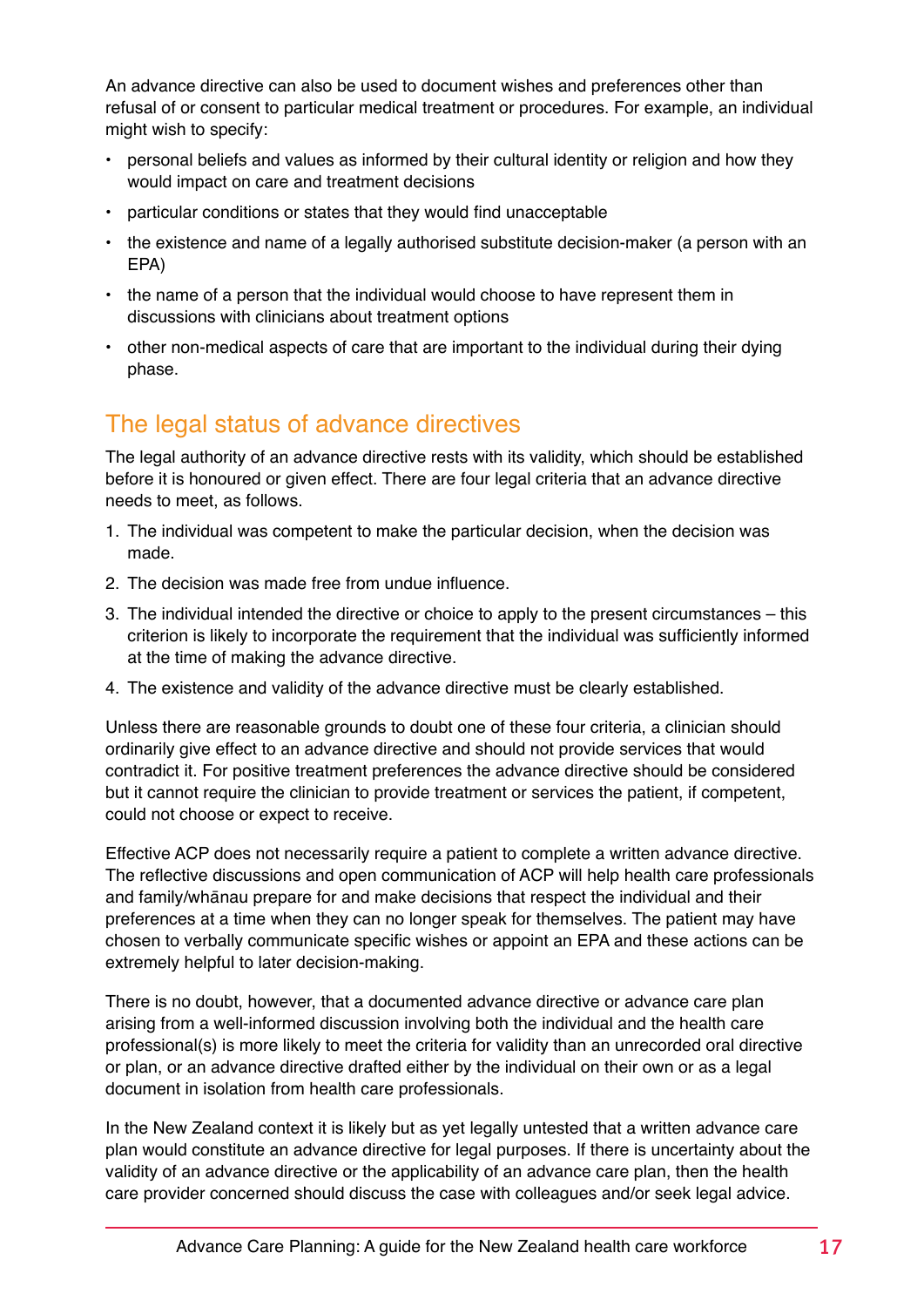#### Advance directive templates

In New Zealand, there is no standard format for advance directives. However, two sources of assistance worth noting are the:

- New Zealand Medical Association, whose website offers information and sample forms patients can use <http://nzma.org.nz/patients-guide/advance-directive>
- Mental Health Commission, which has produced a sample advance directive for people with mental illness.

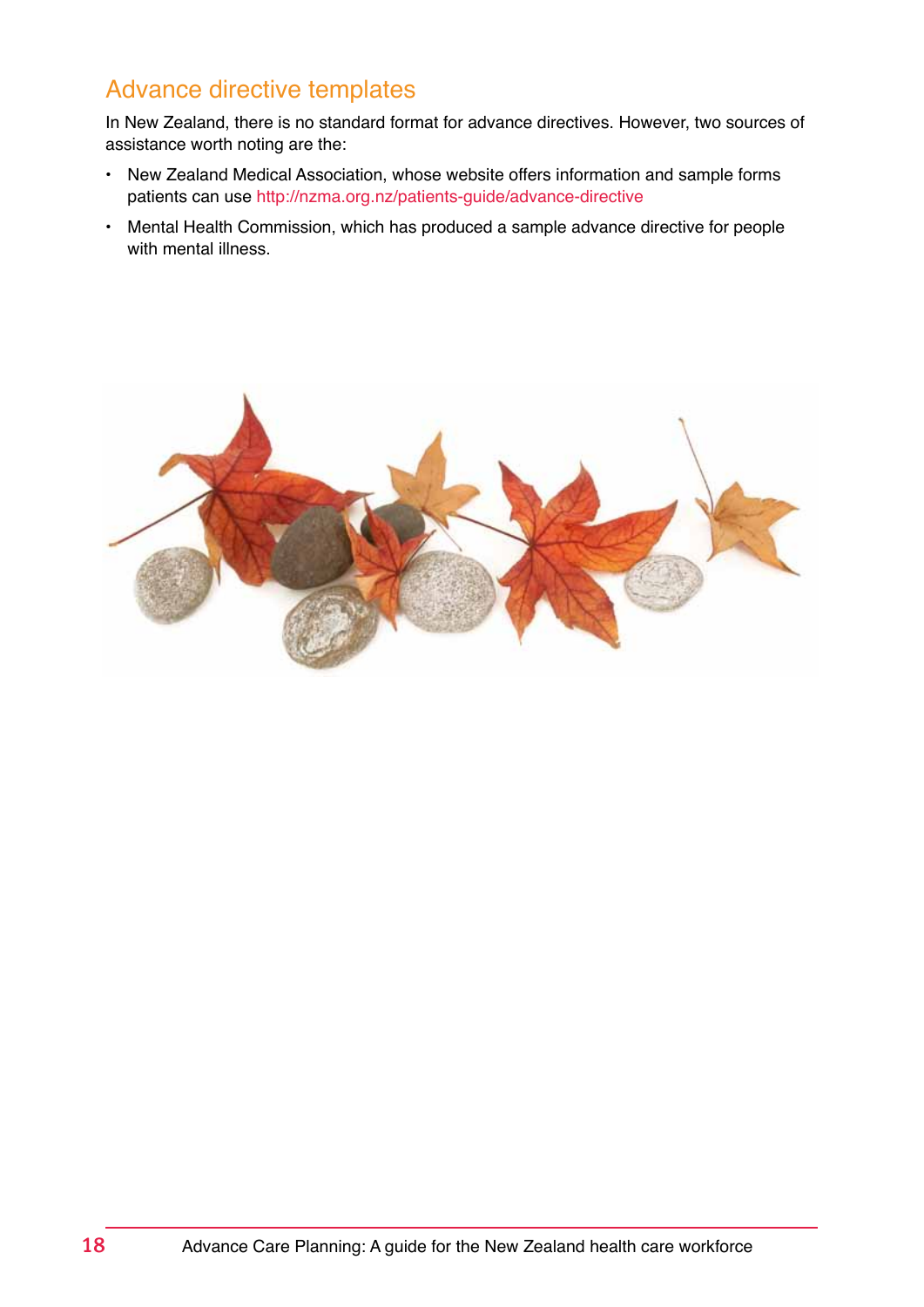### <span id="page-22-0"></span>**6 Barriers to ACP in Clinical Practice**

It is important to recognise that there may be barriers to effective ACP in the health care sector and wider community. These barriers include the following.

- Time constraints on health care professionals may influence their ability to initiate ACP discussions and may impact on the quality of any discussions because ACP requires preparation and planning by the clinical team. It is important to recognise that discussions should take place in appropriate settings, with sufficient time to confirm a patient's knowledge and consider the choices.
- The patient, family/whanau or health care professionals may feel uncomfortable talking about end-of-life issues. Communication difficulties between patients and their health care providers are well known and well documented. This restriction on communication is exacerbated when the topic to be discussed is considered to be delivering bad news. Studies have shown that the quality of end-of-life and ACP discussions between patients and their health care providers are predominantly poor. An anonymous survey of district nurses in the United Kingdom identified that 70 percent had difficulty dealing with the subject of death and dying and that an equal percentage had purposefully blocked patients from talking about it (Curtis et al 2001; Carline et al 2003; Gooding 2004). Further studies have also confirmed that what a patient wants to discuss and what is actually discussed in end-of-life discussions often differ (Street and Ottmann 2006; Lyon 2007). There is no New Zealand evidence available about this area.
- Patients who are not aware of their right to actively participate in treatment decision-making or who prefer their doctors to lead the medical decision-making may be less inclined or less willing to engage in the ACP process. Likewise, instances of clinical paternalism mean that some health care professionals may not see the need for instigating ACP.
- Patients may be fearful about being unable to change their minds once treatment preferences are documented. It is therefore always important to explain to the patient that they have the right to change their mind about treatment preferences at any time while they are still competent. The health care professional plays a crucial role in empowering the patient to review and revise the patient's ACP to ensure that the patient's wishes remain current and up to date.
- People may not know anything about ACP and advance directives, or the medical implications of their documented preferences.
- Health care professionals may not know of or understand the legal and ethical frameworks for patient and clinician decision-making, including the roles of ACP, EPAs and advance directives.
- Facing a progressive terminal illness will of course always be a new experience for the individual but their family/whanau may also not have experienced the process of caring for a loved one who is dying. In such circumstances they will have limited awareness of what lies ahead and may not appreciate the benefits that can arise from ACP. They need health care professionals who are willing and competent to engage them in difficult discussions and who can describe with compassion what they have witnessed in their professional roles to help their patients prepare for what is to come (Gawande 2010).

For more detailed clinical guidelines on the issue of communicating prognosis and end-of-life issues, see the document developed by the researchers Clayton et al (2007).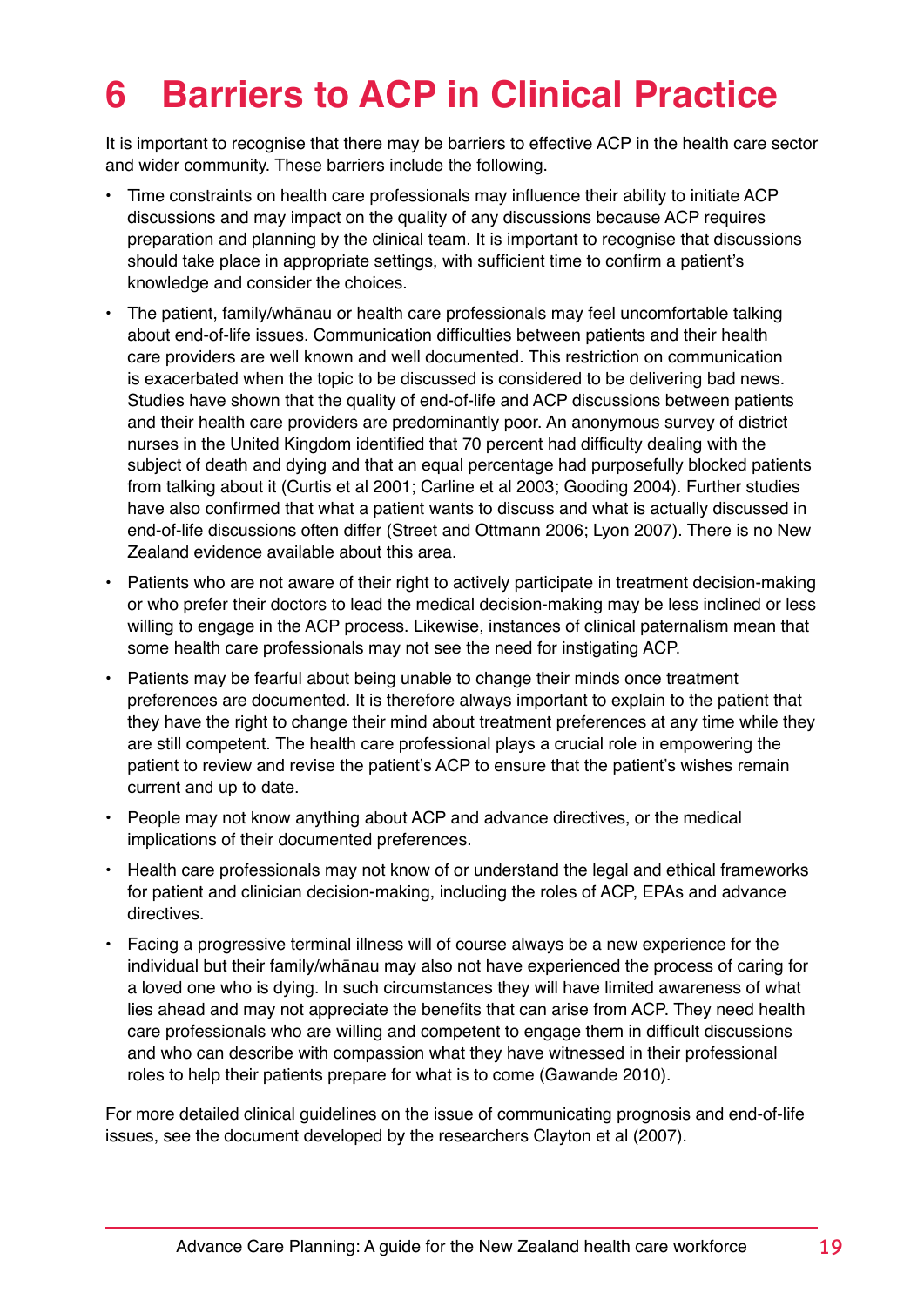### <span id="page-23-0"></span>**7 People Requiring Special Considerations**

This section identifies individuals and groups for whom special considerations must be made in the ACP process, such as those with communication difficulties and those with mild cognitive impairment. It provides some guidance to optimising communication and decisionmaking in these groups. As with all difficult conversations it is important to have patience and to take and give as much time as is necessary to communicate all relevant matters effectively. Highlighted under each subheading below are specific tools and techniques that can be employed to ensure effective communication with the identified group.

Effective ACP depends on the person being able to communicate with health care professionals and to make choices and decisions about their future health care. For some individuals and groups ACP will therefore present particular challenges and for others of course it will simply not be possible. Where an individual is completely unable to participate in ACP, alternative decision-making approaches have to be applied.

Where the individual has impaired competence or decision-making capacity, and/or where there are communication difficulties, health care professionals will need to carefully consider their approach to ACP. The first consideration must be to ensure everything possible is done to maximise the ability of the individual to participate; the second must focus on whether or not the individual even with maximum support has sufficient capacity to make plans and decisions for the future and to accurately communicate them.

#### People with mild cognitive impairment

ACP relies on the patient being competent to share in the planning process and so needs to be considered early in the care of any person for whom the diagnosis of dementia is suspected. A person with dementia does not necessarily lack capacity, however, it should be anticipated that their capacity will fluctuate and decline over time. ACP can help the person with early dementia feel valued and respected and, of course, ensure that their values, beliefs and preferences for care can be honoured appropriately. When a person with dementia finds that their mental abilities are declining, they often feel vulnerable and in need of reassurance and support.

The people closest to them (including their main caregivers, health care professionals, friends and family/whanau) need to do everything they can to help the person with dementia retain their sense of identity and feeling of self-worth. ACP provides an invaluable opportunity to respect the person and their preferences and to reduce or prevent some of the difficult decisions which would otherwise need to be made in the future.

#### People with intellectual impairments

When having ACP discussions with a person who has an intellectual impairment, make all explanations clearly and concisely and use plain language. Be patient; take and give as much time as is necessary to communicate all relevant matters effectively.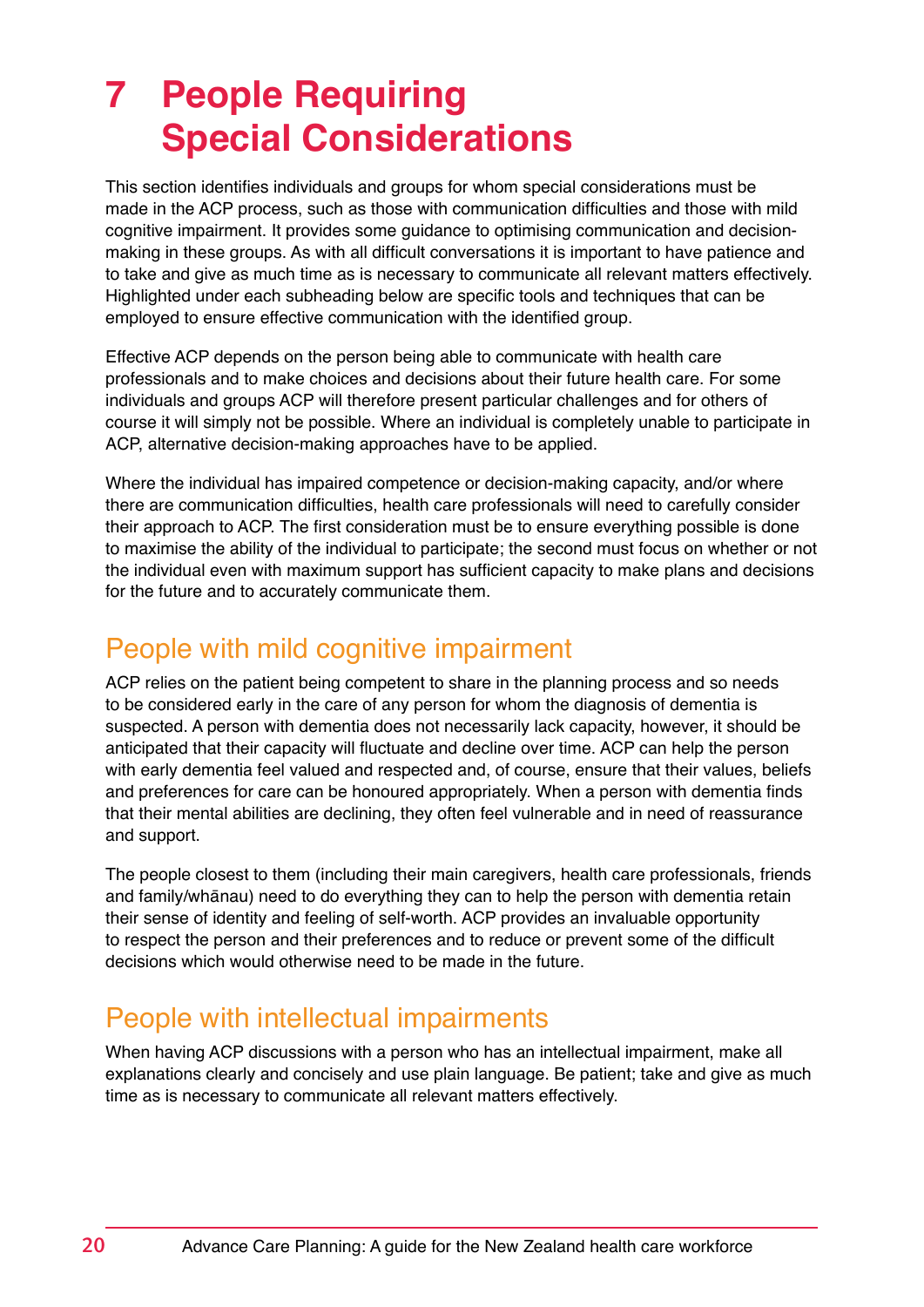#### <span id="page-24-0"></span>The visually impaired person

A person who is visually impaired is usually verbal and may have heightened other senses, such as hearing and smell.

Try to arrange for the ACP discussion to take place as far away from distracting background noise as possible, and explain any noises, including writing and paper noises, and any odours that might be related to the space.

#### The Deaf person

A Deaf person may need a sign language interpreter and a support person to accompany them to any ACP discussion. An interpreter provides the Deaf person with the information, and the support person helps the deaf person find understanding of or meaning to the words.

Focus on the relationship with the Deaf person (rather than the interpreter). Speak clearly and distinctly at a moderate speed but without exaggeration. Ask the Deaf person to repeat things if you are unable to understand their speech, and use drawings, writing and gestures to assist in the discussion.

Make sure lighting levels are adequate. Don't stand in front of a bright light source because this puts your face in shadow and makes lip reading difficult. Try to limit visual or noise background distractions – if necessary move to a quiet place.

Studies have shown (Con 2007) that at end of life, the ability to sign decreases as the dying person weakens. ACP discussions need to occur early to ensure that the Deaf person can still communicate their desires and opinions.

#### The Deaf blind person

A Deaf blind person may need to have a tactile sign language interpreter and a support person with them at any ACP discussion. The discussion may need extra time and resources to ensure that all points are expressed clearly, understood fully and that the conversations are meaningful.

#### People with physical impairments

Most people with physical impairments are able to converse normally. However, it is common for them to be ignored in favour of their support person this should not be allowed to happen.

#### People with speech impairments

It is critical that ACP discussions with a person with a speech impairment are not conducted in a noisy, public place; talk in a private, quiet area wherever possible and do not speak for the person or attempt to finish their sentences. Concentrate on what the person is saying. Ask them to repeat what they said if you did not understand something and then repeat it back to confirm that you have understood them correctly. Consider writing as an alternative means of communicating if you are having difficulty understanding what the patient is saying. Ask questions that require only short answers, or a nod of the head, when appropriate.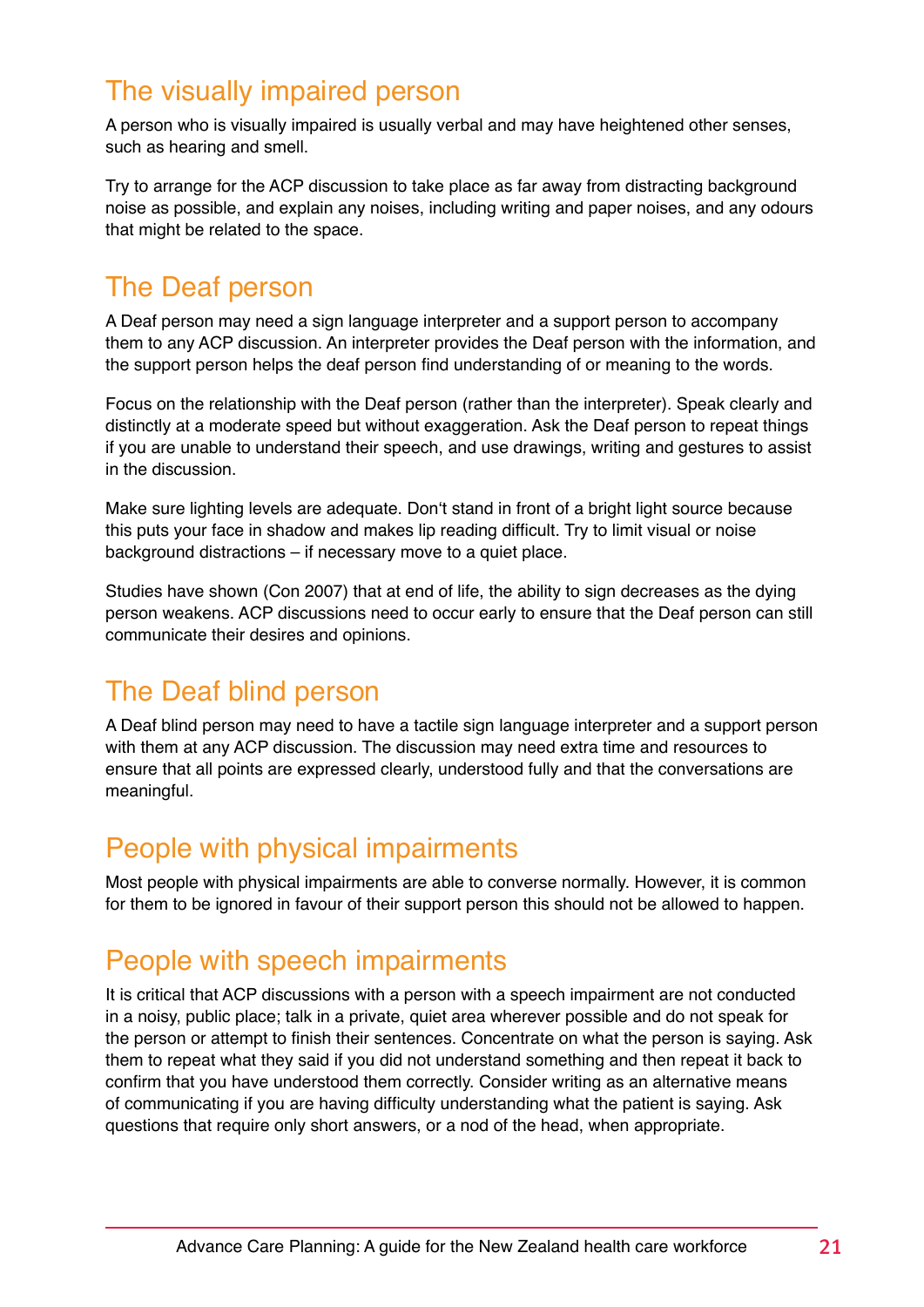### <span id="page-25-0"></span>**8 Key Elements of the ACP process**

- A key factor in effective ACP is starting and continuing discussions about what a patient values in life and believes to be important for their end of life.
- The ACP process is voluntary and should not occur as a result of external pressure.
- Discussions usually focus on medical treatment preferences but may include other matters, such as spiritual or interpersonal issues.
- Family/whanau and caregivers should be included in ACP discussions if that is the person's wish.
- It is recommended that discussions be ongoing, documented, regularly reviewed and, with the patient's agreement, communicated to key people involved in that person's care.
- Discussions should take place in appropriate settings, with sufficient time to confirm a patient's knowledge and consider the choices.
- All health care professionals should be open to any ACP discussion instigated by their patients.
- Health care professionals will need to have the appropriate training to communicate effectively during ACP discussions and to understand the legal or ethical issues involved.
- ACP requires that the person has the capacity to discuss and understand the options available to them and ideally to make a plan outlining choices and decisions about their future care.
- The individual, their family, caregivers and whanau, and health care professionals should expect ongoing discussions that will allow the person to make their choices known as death approaches.
- When an individual is unable to make their own decisions an ACP discussion, advance care plan or an advance directive can assist clinicians, a person with an EPA and family/ whanau to reach a decision that prioritises the person's best interests.
- One result of the ACP process may be to appoint an EPA and/or complete an advance care plan or an advance directive.
- There will be individuals, such as those with physical disabilities and mild cognitive or intellectual impairment, for whom the process of ACP requires special considerations.
- There are other individuals, such as those with advanced intellectual or cognitive impairment, including dementia, for whom ACP as outlined in this guide does not apply. Other approaches to advance decision-making need to be considered in these people.
- Clinical decision-making ultimately comes down to a concerted effort on behalf of all health care professionals to make the best decisions they can in conjunction with or on behalf of each individual patient. Such decisions will take into account each person's unique personal and social situation and their individual wishes, beliefs and values for future care.

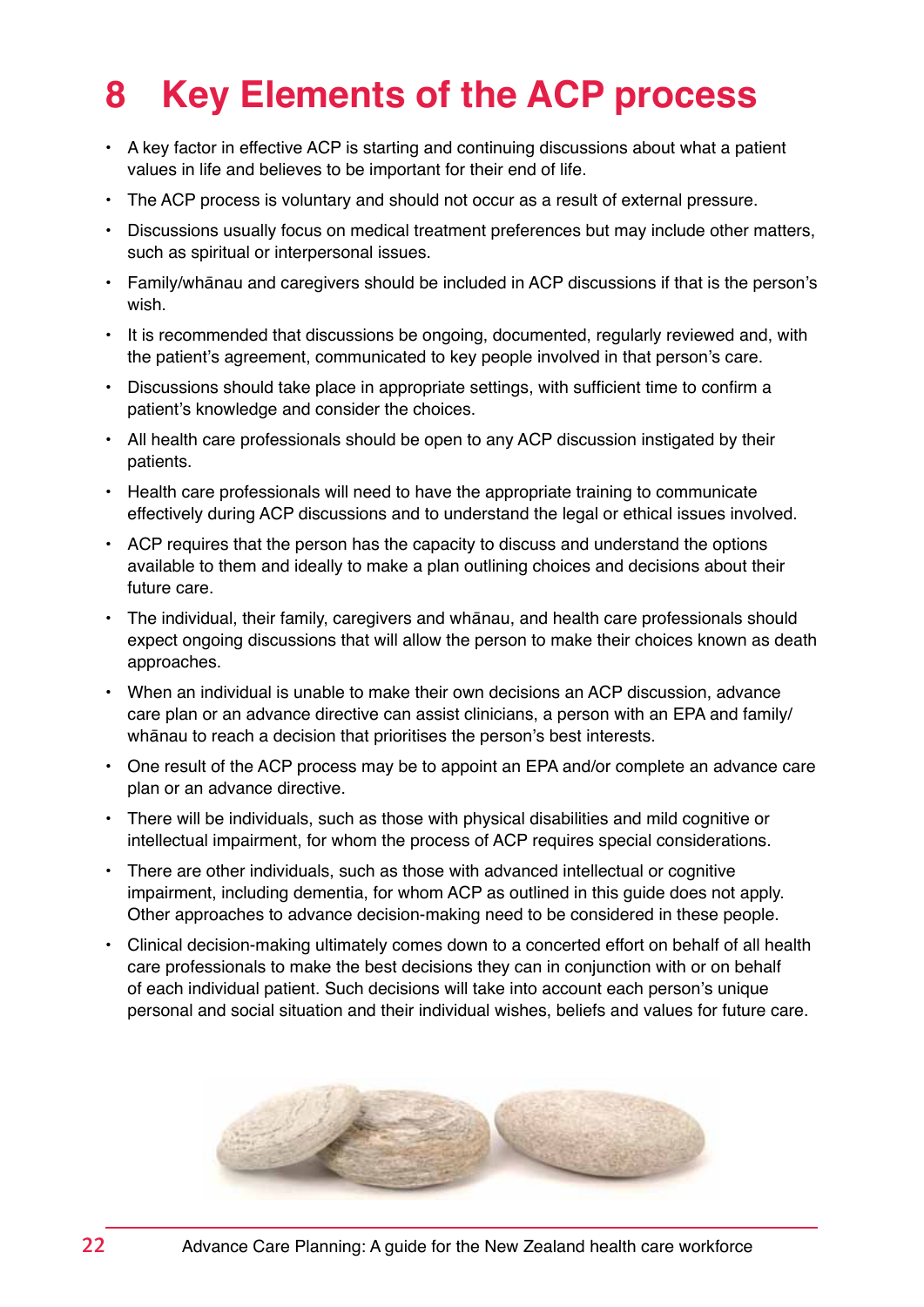<span id="page-26-0"></span>

Advance care plan An advance care plan is the desired outcome of the ACP process. Ideally, it is documented rather than verbal and while this might be done on a form designed specifically for that purpose, it can be in any format. It should be accessible to current and future health care providers and to family/whanau members according to the person's wishes. An advance care plan is an articulation of wishes, preferences, values and goals relevant to all current and future care. It is not intended to be used only to direct future medical treatments and procedures when the person loses capacity to make their own decisions (becomes incompetent). An advance care plan can and should, however, be used to inform decision-making in this situation along with other measures such as discussions with the individual with an EPA (where one has been appointed) and with family/whānau.

Advance care planning (ACP) Advance care planning (ACP) is a process of discussion and shared planning for future health care. ACP is focused on the individual and involves both the person and the health care professionals responsible for their care. ACP may also involve the person's family/whanau and/or carers if that is the person's wish. The planning process assists the individual to identify their personal beliefs and values and incorporate them into plans for their future health care. ACP provides individuals with the opportunity to develop and express their preferences for care informed not only by their personal beliefs and values but also by an understanding of their current and anticipated future health status and the treatment and care options available.

> The ACP process may result in the person choosing to write an advance care plan (see below) and/or an advance directive and/ or to appoint an enduring power of attorney (EPA). If a person is identified as having strong views or preferences about medical treatments and procedures, they should be advised to consider completing an advance directive. The value of the ACP process, however, lies not solely in these outcomes but in the conversations and the shared understanding that eventuate.

Advance directive Instructions that consent to, or refuse, specified medical treatment or procedure in the future.

> Advance directives are defined in the Code of Health and Disability Services Consumers' Rights (the Code) as written or oral directives in which the patient makes a choice about a possible future health care procedure, and this choice is intended to be effective only when the patient is no longer competent. For this reason, advance directives are also, though less frequently, referred to as 'living wills'.

Right 7(5) of the Code gives every consumer the legal right to use an advance directive in accordance with common law.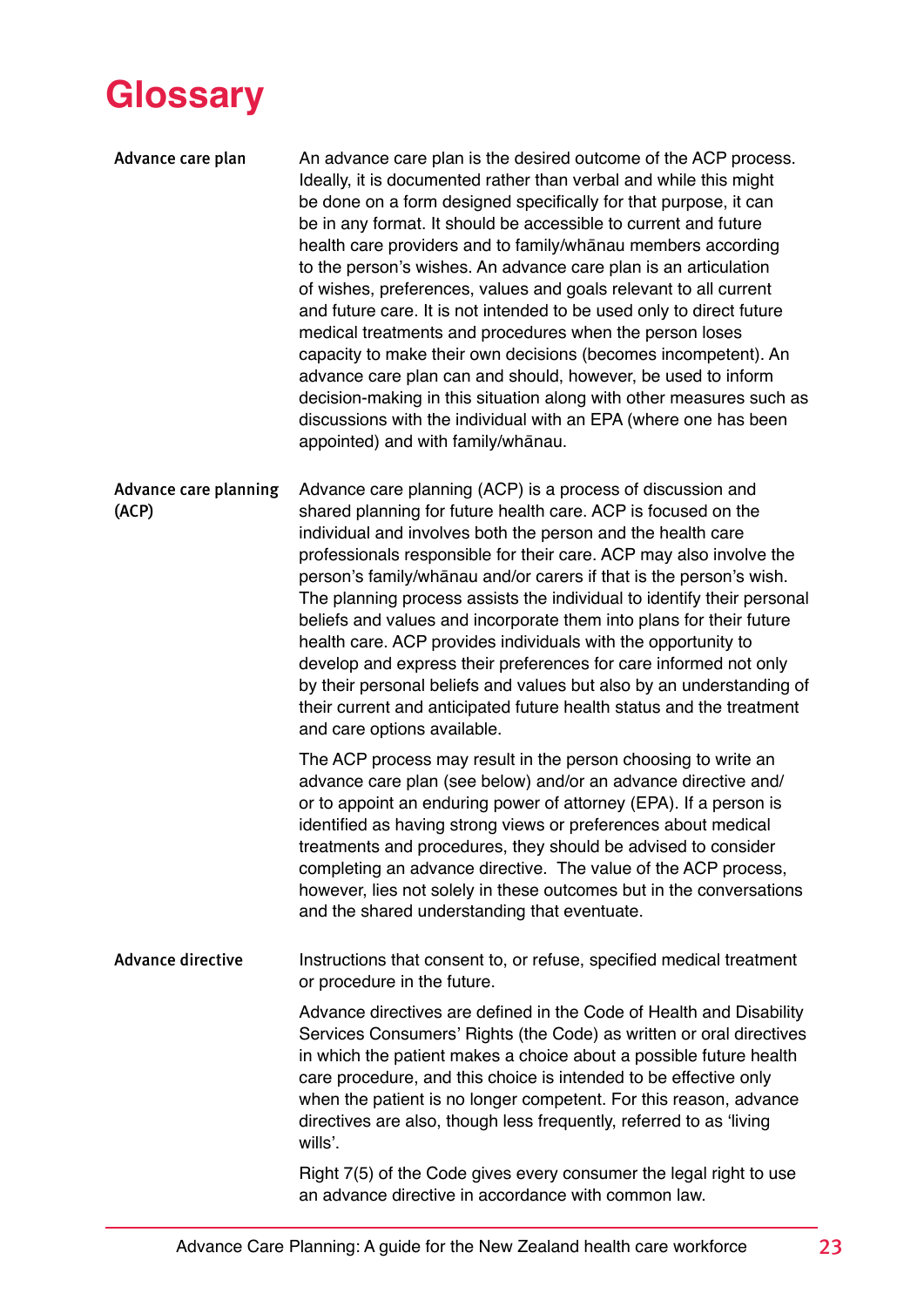| Assessment                                 | A service provider's systematic and ongoing collection of<br>information about a patient to form an understanding of the<br>patient's needs. A clinical assessment forms the basis for<br>developing a diagnosis and an individualised treatment and support<br>plan (eg advance care plan) with the patient, their family/whānau<br>and significant others.                                                                                                                                               |
|--------------------------------------------|------------------------------------------------------------------------------------------------------------------------------------------------------------------------------------------------------------------------------------------------------------------------------------------------------------------------------------------------------------------------------------------------------------------------------------------------------------------------------------------------------------|
| Capacity/competence                        | In general terms, an individual's ability to perform a particular task<br>at a particular point in time. In the context of ACP, this relates to an<br>individual's ability to make a decision regarding their own health<br>care (that is, competence at decision-making or decision-making<br>capacity). At a minimum, decision-making capacity requires the<br>ability to understand and communicate, to reason and deliberate,<br>and the possession of a set of values (Buchanan and Brock 1989).      |
| Community                                  | The people living in a particular area, or people who are considered<br>as a unit because of a common nationality, occupation, culture,<br>belief, interest or experience.                                                                                                                                                                                                                                                                                                                                 |
| Culture                                    | The shared attitudes, beliefs, values, experiences and/or practices<br>of groups in society.                                                                                                                                                                                                                                                                                                                                                                                                               |
| End-of-life care                           | End-of-life care is simply acknowledged to be the provision of<br>supportive and palliative care in response to the assessed needs of<br>patient and family/whanau during the last phase of life.                                                                                                                                                                                                                                                                                                          |
| End stage                                  | The final period or phase in the course of a progressive disease,<br>leading to a patient's death.                                                                                                                                                                                                                                                                                                                                                                                                         |
| <b>Enduring power of</b><br>attorney (EPA) | An authority given by a patient, while they are competent, to<br>another person, in order for that person to act for the welfare of<br>the patient only once the patient is mentally incompetent. Under<br>new legislation (2007), a medical certificate that the patient is<br>mentally incapable is required before a person with an EPA can<br>act in respect of certain matters. Note there are two types of EPA<br>(property; and personal care and welfare).                                         |
| <b>Family</b>                              | For the purposes of this document, and in recognition of the<br>collaborative nature of health care, a person or people who has/<br>have a close, ongoing, personal relationship with a patient. Such a<br>person or people may or may not include the immediate biological<br>family of the patient and may include other relatives, a partner<br>(including same-sex and de facto partners), a friend or a 'person<br>responsible' according to any wishes expressed by the patient. See<br>also whanau. |
| Goals                                      | In this context, a person's personal goals at the time they<br>participate in advance care planning, for example, spending more<br>time with family and friends.                                                                                                                                                                                                                                                                                                                                           |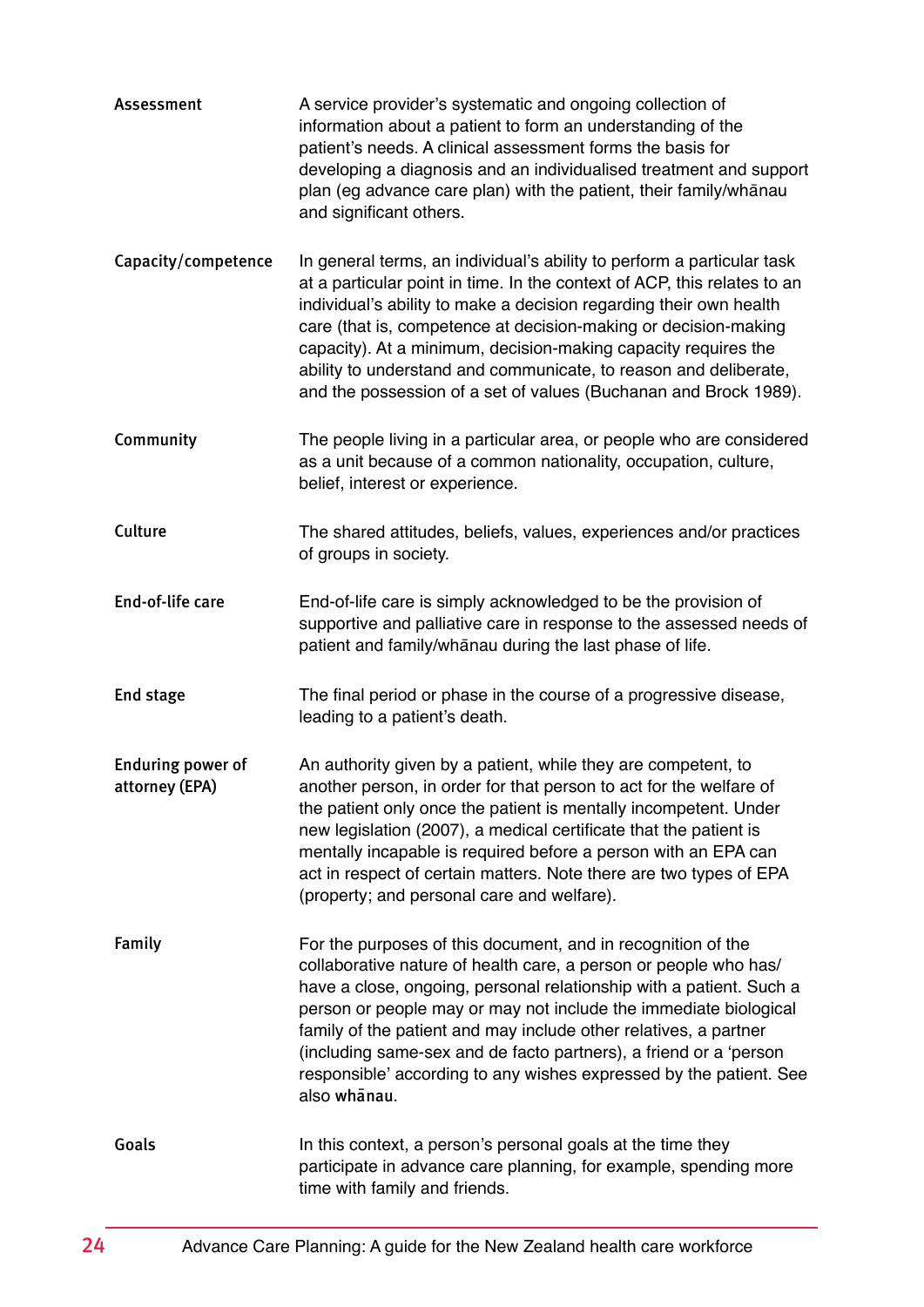| Health care<br>practitioner/<br>professional | A practitioner of a particular health profession, such as a doctor,<br>dentist, physiotherapist, midwife, optometrist or pharmacist,<br>licensed, certified or registered in New Zealand to provide health<br>care.                                                                                                       |
|----------------------------------------------|---------------------------------------------------------------------------------------------------------------------------------------------------------------------------------------------------------------------------------------------------------------------------------------------------------------------------|
| Informed consent                             | The permission a patient gives to a health care provider to allow<br>medical assessment and/or treatments.                                                                                                                                                                                                                |
| Life-limiting<br>conditions                  | Conditions for which curative treatment may be feasible but can<br>fail, conditions where premature death is inevitable, or progressive<br>conditions without curative treatment options.                                                                                                                                 |
| Palliative approach                          | An approach that improves the quality of life of patients and their<br>families/whanau facing the problems associated with life-limiting<br>illnesses and conditions. It involves active, holistic care, including<br>managing pain and other symptoms and providing psychological,<br>social and spiritual support.      |
| <b>Palliative care</b>                       | Palliative care is care for people of all ages with a life-limiting<br>illness which aims to:                                                                                                                                                                                                                             |
|                                              | 1. optimise an individual's quality of life until death by addressing<br>the person's physical, psychosocial, spiritual and cultural needs                                                                                                                                                                                |
|                                              | 2. support the individual's family, whanau, and other caregivers<br>where needed, through the illness and after death.                                                                                                                                                                                                    |
|                                              | Palliative care is provided according to an individual's need,<br>and may be suitable whether death is days, weeks, months or<br>occasionally even years away. It may be suitable sometimes when<br>treatments are being given aimed at improving quantity of life. It<br>should be available wherever the person may be. |
|                                              | Palliative care should be provided by all heath care professionals,<br>supported where necessary, by specialist palliative care services.                                                                                                                                                                                 |
|                                              | Palliative care should be provided in such a way as to meet the<br>unique needs of individuals from particular communities or groups.<br>These include Māori, children and young people, immigrants,<br>refugees, and those in isolated communities (Palliative Care<br>Working Party, Ministry of Health 2007).          |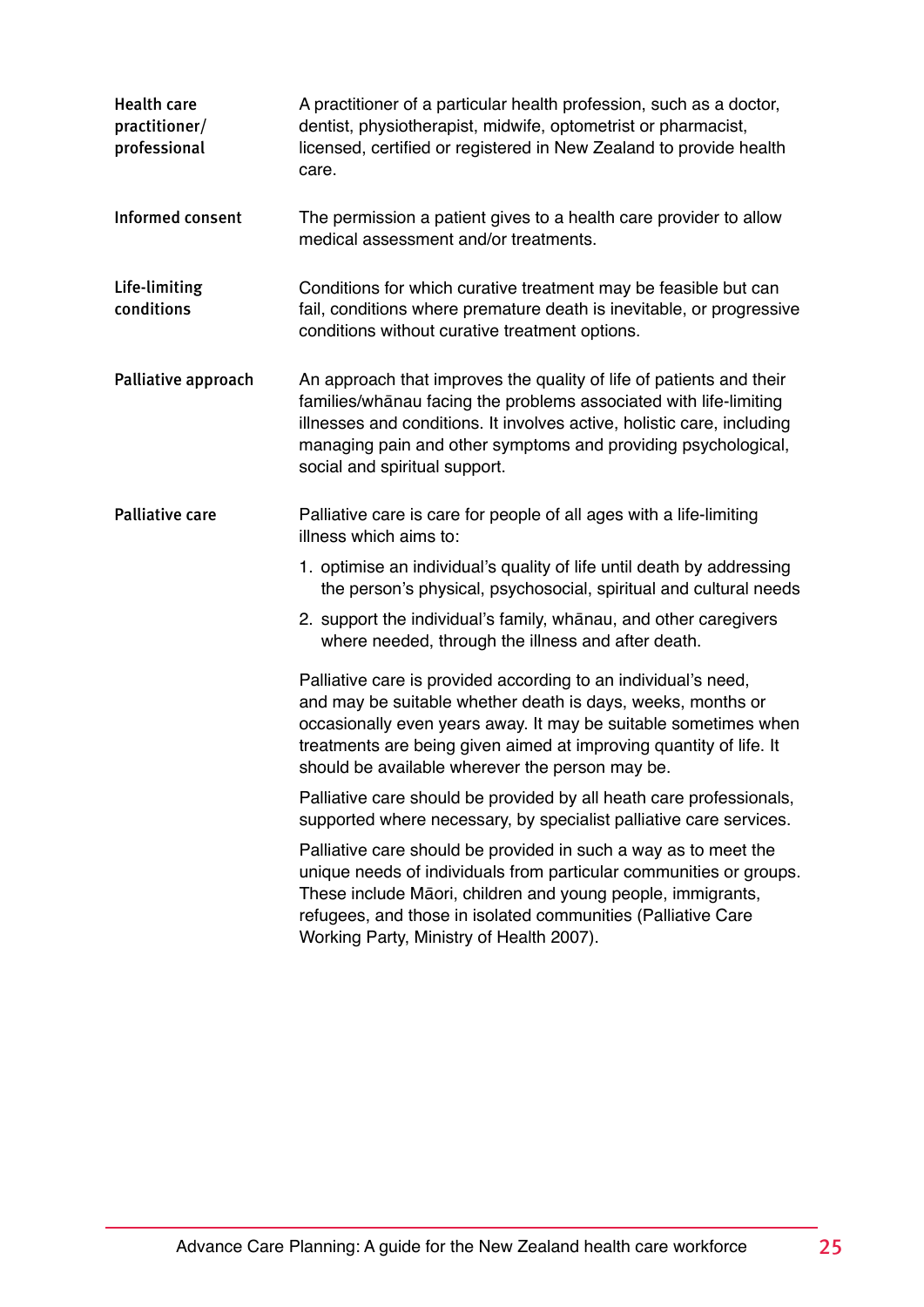Supportive care Supportive care helps the patient and their family/ whanau to cope with their condition and treatment of it – from pre-diagnosis, through the process of diagnosis and treatment, to cure, continuing illness or death and into bereavement. It helps the patient to maximise the benefits of treatment and to live as well as possible with the effects of the disease. Supportive care is given equal priority alongside diagnosis and treatment (National Council for Palliative Care UK).

Whanau Kuia, koroua, pakeke, rangatahi, tamariki. The use of the term whānau in this document is not limited to traditional definitions, but recognises the wide diversity of families represented within Māori communities. It is up to each whānau and each individual to define for themselves who their whānau is.

Whanau Ora Strategy or model through which Maori families achieve their maximum health and wellbeing.

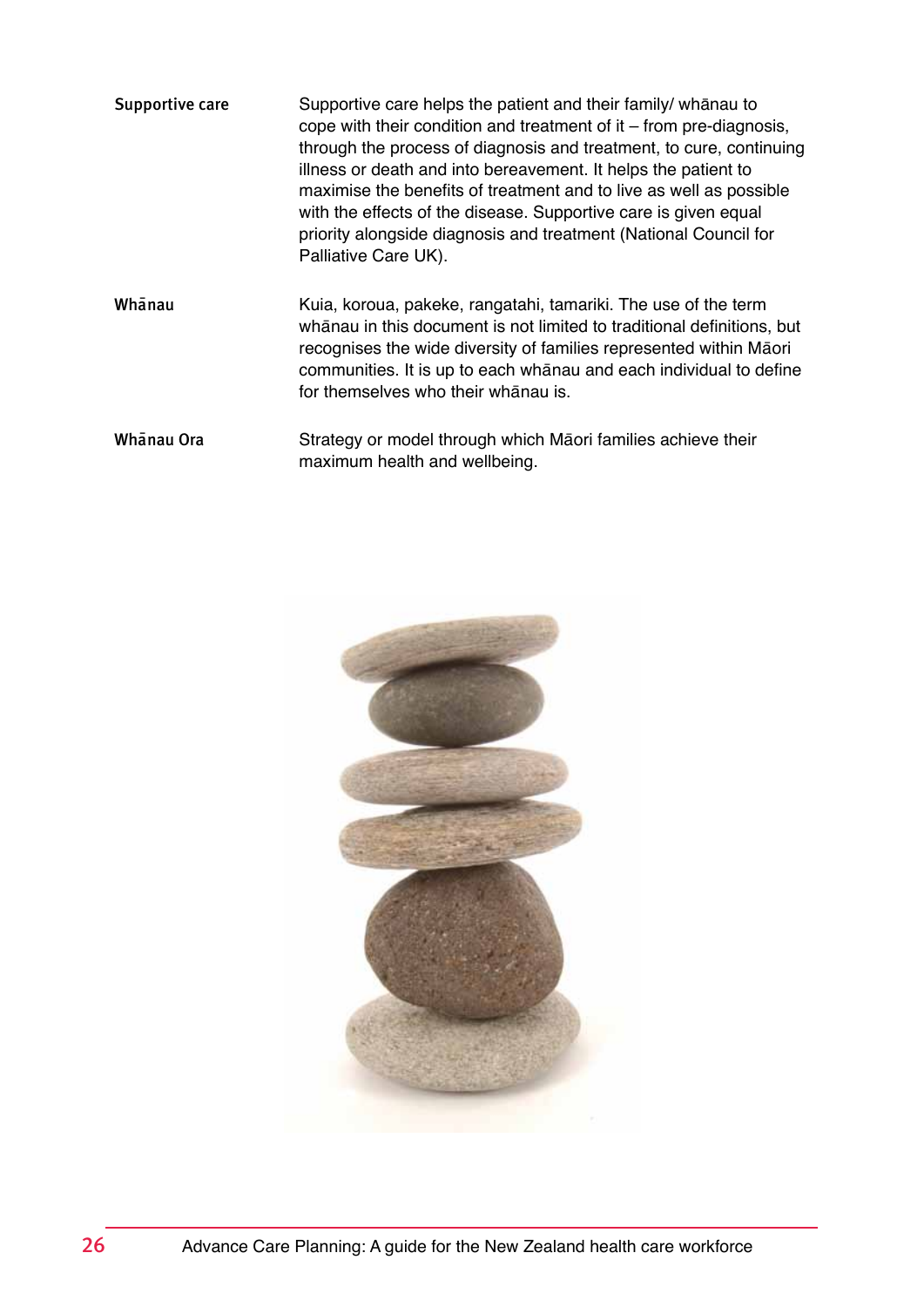### <span id="page-30-0"></span>**References**

Beauchamp TL, Childress JF. 2001. Principles of Biomedical Ethics. Fifth ed. Oxford: Oxford University Press.

Buchanan AE, Brock DW. 1989. Deciding for Others: The ethics of surrogate decision making. New York: Cambridge University Press.

Carline J, Curtis J, Weinrich M, et al. 2003. Physicians' interactions with healthcare teams and systems in the care of dying patients: perspectives of dying patients, family members and healthcare professionals. Journal of Pain and Symptom Management 25(1): 19–28.

Clayton JM, Hancock KM, Butow PN, et al. 2007. Clinical practice guidelines for communicating prognosis and end-of-life issues with adults in the advanced stages of a lifelimiting illness, and their carers. Medical Journal of Australia 186: 12 supplement.

Con A, 2007. Cross-cultural Considerations in Promoting Advance Care Planning in Canada. Health Canada. URL: http://www.bccancer.bc.ca/NR/rdonlyres/E17D408A-C0DB-40FA-9682- 9DD914BB771F/28582/COLOUR030408\_Con.pdf Accessed 20 January 2011.

Curtis R, Weinrich M, Carline J, et al. 2001. Understanding physicians' skills at providing end of life care: perspectives of patients, families and health care workers. Journal of Internal Medicine 16(1): 41–9.

Gawande A. 2010. 'Letting go: what should medicine do when it can't save your life?' The New Yorker: Annuals of medicine. August 2010.

Gooding L. 2004. The final choice. Nursing Standard 18(28): 19.

Hudson R. O'Connor M. 2007. Palliative Care and Aged Care: A guide to practice. Melbourne: Ausmed Publications.

Kellehear A. 1999. Health Promoting Palliative Care. Melbourne: Oxford University Press.

Lyon C. 2007. Advance care planning for residents in aged care facilities: what is best practice and how can evidence-based guidelines be implemented? International Journal of Evidence Based Healthcare 5: 450–7.

Minister of Health. 2001. The Primary Health Care Strategy. Wellington: Ministry of Health.

Ministry of Health. 2010. Statement of Intent 2010–2013. Wellington: Ministry of Health.

NHS. 2008. Advance Care Planning: A guide for health and social care staff. Leicester: Department of Health (UK). URL: http://www.ncpc.org.uk/download/publications/ AdvanceCarePlanning.pdf Accessed 20 January 2011.

Simon J, Murray A, Raffin S. 2008. Facilitated advance care planning: what is the patient experience. Journal of Palliative Care 24(4): 256–64.

Street A, Ottmann G. 2006. State of the Science Review of Advance Care Planning Models. Bundoora: La Trobe University.



Advance Care Planning: A guide for the New Zealand health care workforce 27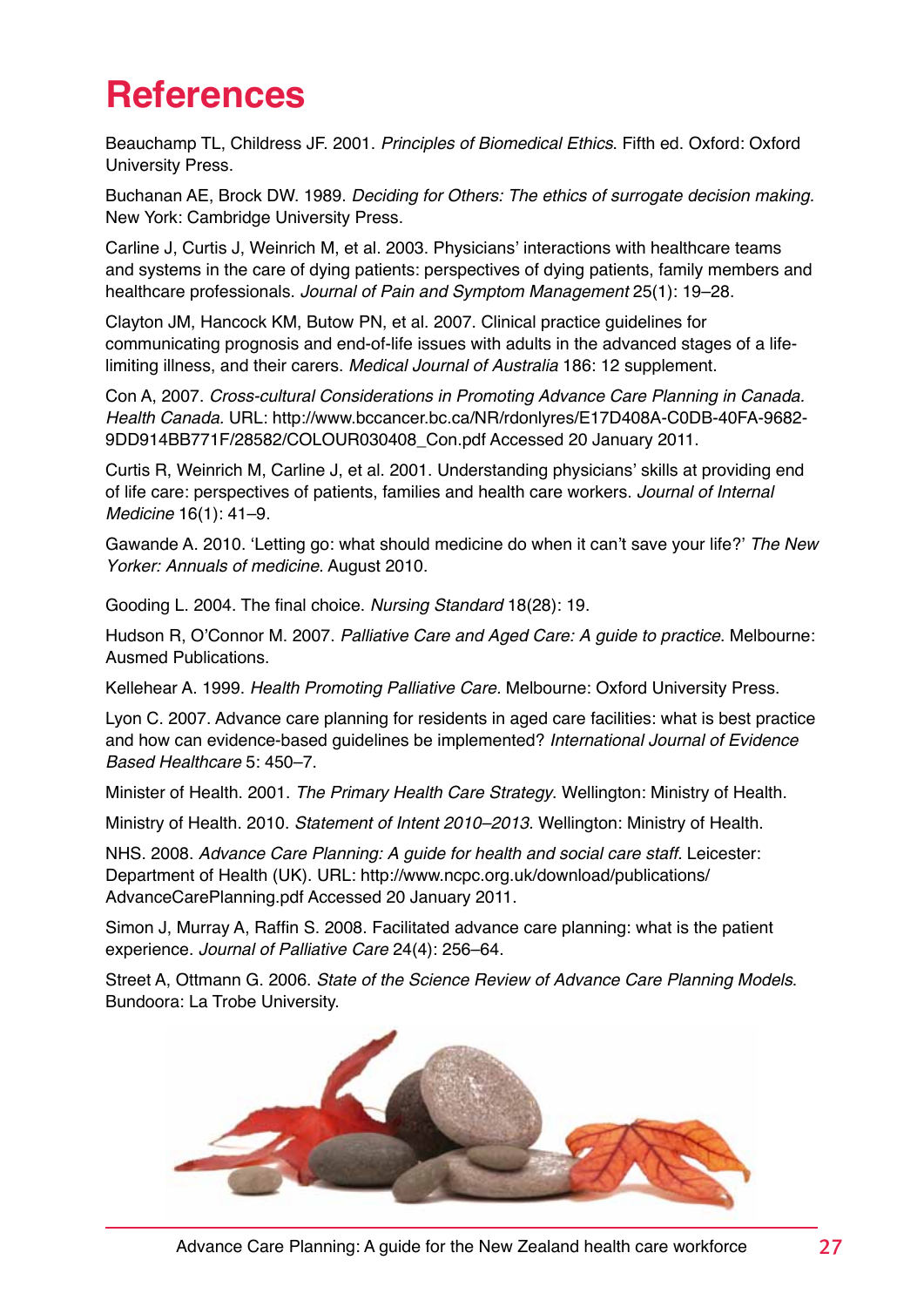### <span id="page-31-0"></span>**Further information**

Austin Health. 2004. Respecting Patient Choices Program. URL: http://www.austin.org.au/content.aspx?topicID=416

Doyle G, Hanks G, MacDonald M. 1998. The Oxford Textbook of Palliative Surgery. Oxford: Oxford University Press.

Fried T, Byers A, Gallo W, et al. 2006. Prospective study on health status preferences and changes in preferences over time in older adults. Archives of Internal Medicine 166: 890–5.

Health and Disability Commissioner. 1996. Code of Health and Disability Services Consumers' Rights. URL: http://www.hdc.org.nz

Health and Disability Commissioner. 2004. A Review of the Health and Disability Commissioner Act 1994 and the Code of Health and Disability Consumers' Rights: Report to the Minister of Health 2004. Wellington: Health and Disability Commissioner. URL: http://www.hdc.org.nz

Jansen P, Sorenson D. 2002. Culturally competent health care. New Zealand Family Physician 29(5): 306−11.

Martin D, Emanuel L, Singer P. 2000. Planning for the end of life. Lancet 356: 1672–6.

Minister of Health. 2001. The New Zealand Palliative Care Strategy. Wellington: Ministry of Health.

National Health Committee. 2007. Meeting the Needs of People with Chronic Conditions. Wellington: National Health Committee.

Taylor D, Cameron P. 2002. Advance care planning in Australia: overdue for improvement. Internal Medicine Journal 32: 475–80.

Tsevat J, Cook E, Green M, et al. 1995. Health values of the seriously ill. Annual Internal Medicine 122: 514–20.

Whānau Ora Taskforce. 2010. *Whānau Ora: Report of the taskforce on Whānau-centred* initiatives. Wellington: Whānau Ora Taskforce.

URL: http://www.tpk.govt.nz/\_documents/whānau-ora-taskforce-report.pdf Accessed 3 November 2010.

Wilkinson A, Wenger N, Shugarman L. 2007. Literature Review on Advance Directives. Washington: RAND Corporation.

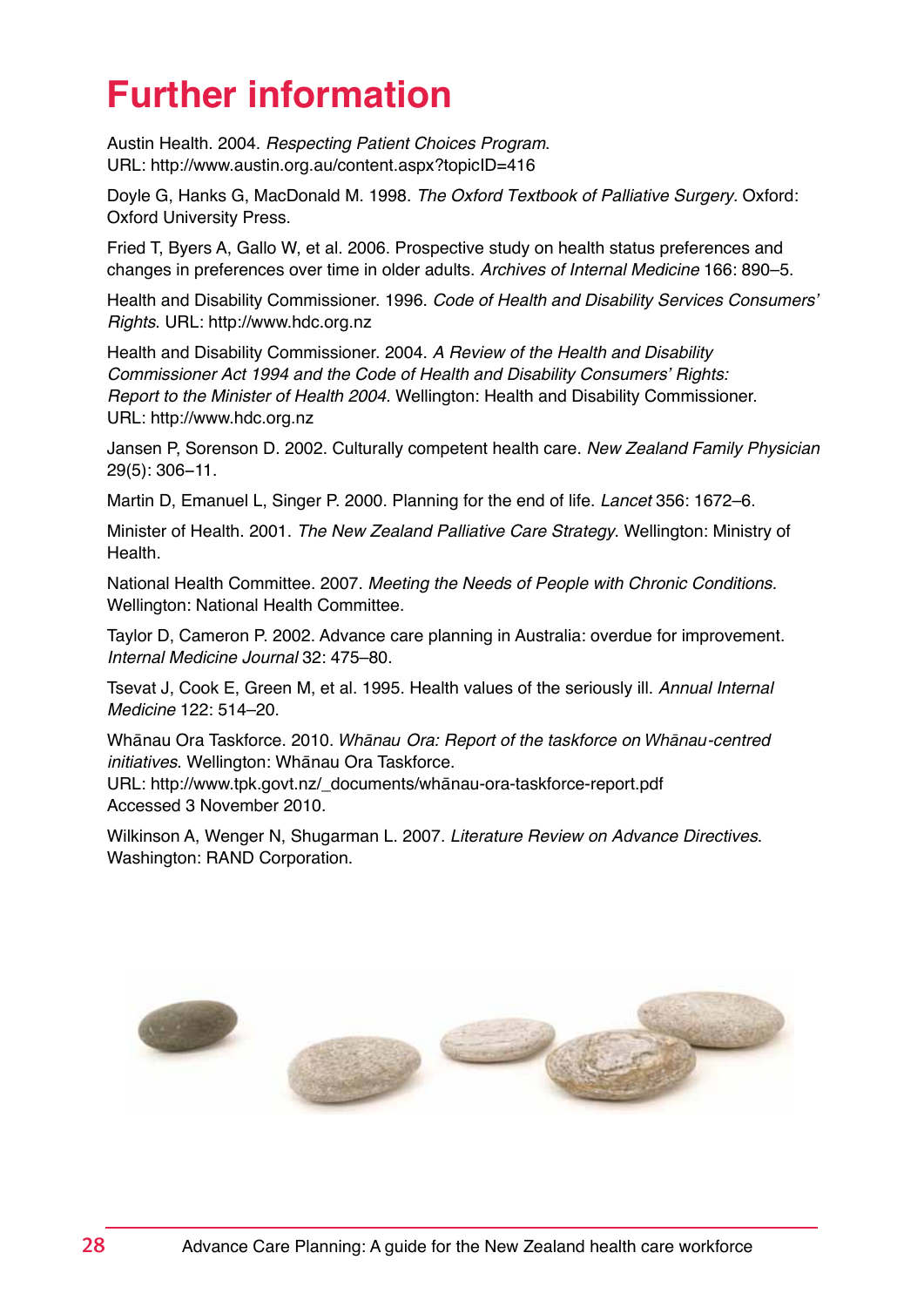### <span id="page-32-0"></span>**Appendix 1: The National Advance Care Planning Cooperative**

#### Vision

All people in New Zealand will have access to comprehensive, structured and effective advance care planning.

#### Mission

The Cooperative will work together to develop a common understanding, framework and direction for ACP in all areas of health, for *our* communities. The Cooperative will work with government and non-governmental agencies, to advance its aims and objectives within the current legal and ethical context in a manner that is coordinated, evidence-based and outcomes focused.

Key priorities are to encourage:

- consistent language and documentation in regards to ACP
- public engagement and education with ACP
- staff training in ACP and communication
- cultural appropriateness.



National ACP Cooperative structure (as at November 2010)